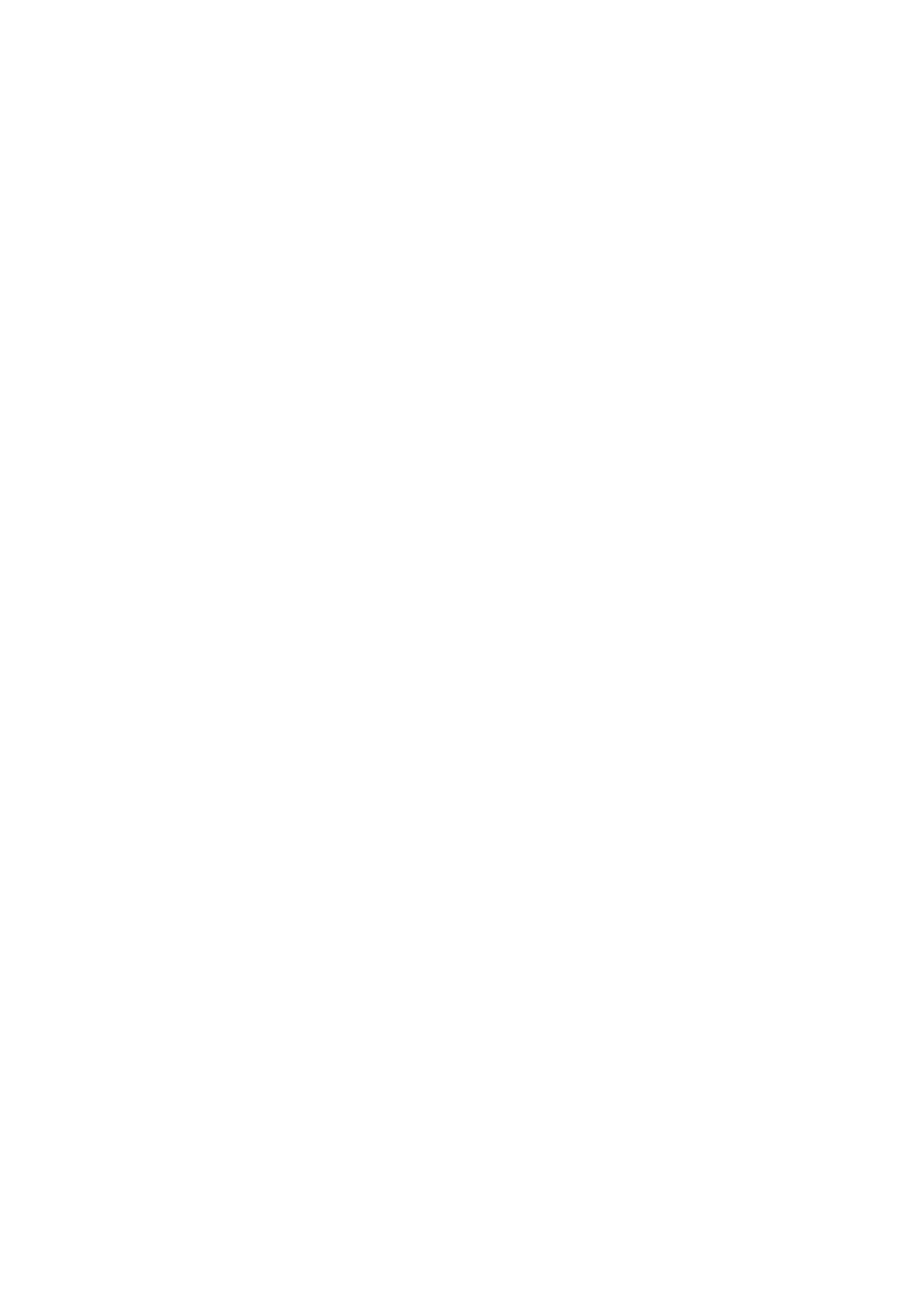# Hydrogen for climate neutrality: conditions for deployment in France and Europe

# Ines Bouacida, Nicolas Berghmans (IDDRI)

|  | 2. CONDITIONS FOR HYDROGEN DEPLOYMENT ACCORDING TO                                                                                                                                                                                           |          |
|--|----------------------------------------------------------------------------------------------------------------------------------------------------------------------------------------------------------------------------------------------|----------|
|  |                                                                                                                                                                                                                                              |          |
|  | 2.2. Applications where alternatives are available and hydrogen will play an uncertain role  10                                                                                                                                              |          |
|  |                                                                                                                                                                                                                                              |          |
|  | 3. HYDROGEN PRODUCTION FOR CLIMATE NEUTRALITY: MAJOR                                                                                                                                                                                         | 13       |
|  |                                                                                                                                                                                                                                              |          |
|  |                                                                                                                                                                                                                                              |          |
|  | 3.3. Electrolytic hydrogen: the challenge of access to low-cost renewable or nuclear                                                                                                                                                         |          |
|  | <b>4. DRIVERS FOR MEDIUM AND LONG-TERM HYDROGEN INFRASTRUCTURE</b><br>NEEDS AND THEIR IMPLICATIONS FOR ENERGY INFRASTRUCTURE<br>4.1. CO <sub>2</sub> or long-distance hydrogen infrastructure needed for the development of<br>blue hydrogen | 18<br>19 |
|  | 4.2. Development of the electricity mix and electrolysis production methods will influence                                                                                                                                                   |          |
|  | 4.3. Long-distance road transport, a diffuse need that can impact the development of                                                                                                                                                         |          |
|  |                                                                                                                                                                                                                                              |          |
|  | 5. IMPORTING HYDROGEN: ECONOMIC, INDUSTRIAL AND                                                                                                                                                                                              |          |
|  |                                                                                                                                                                                                                                              | 21       |
|  |                                                                                                                                                                                                                                              |          |
|  |                                                                                                                                                                                                                                              |          |
|  |                                                                                                                                                                                                                                              |          |
|  | <b>6. CONCLUSION</b>                                                                                                                                                                                                                         | 23       |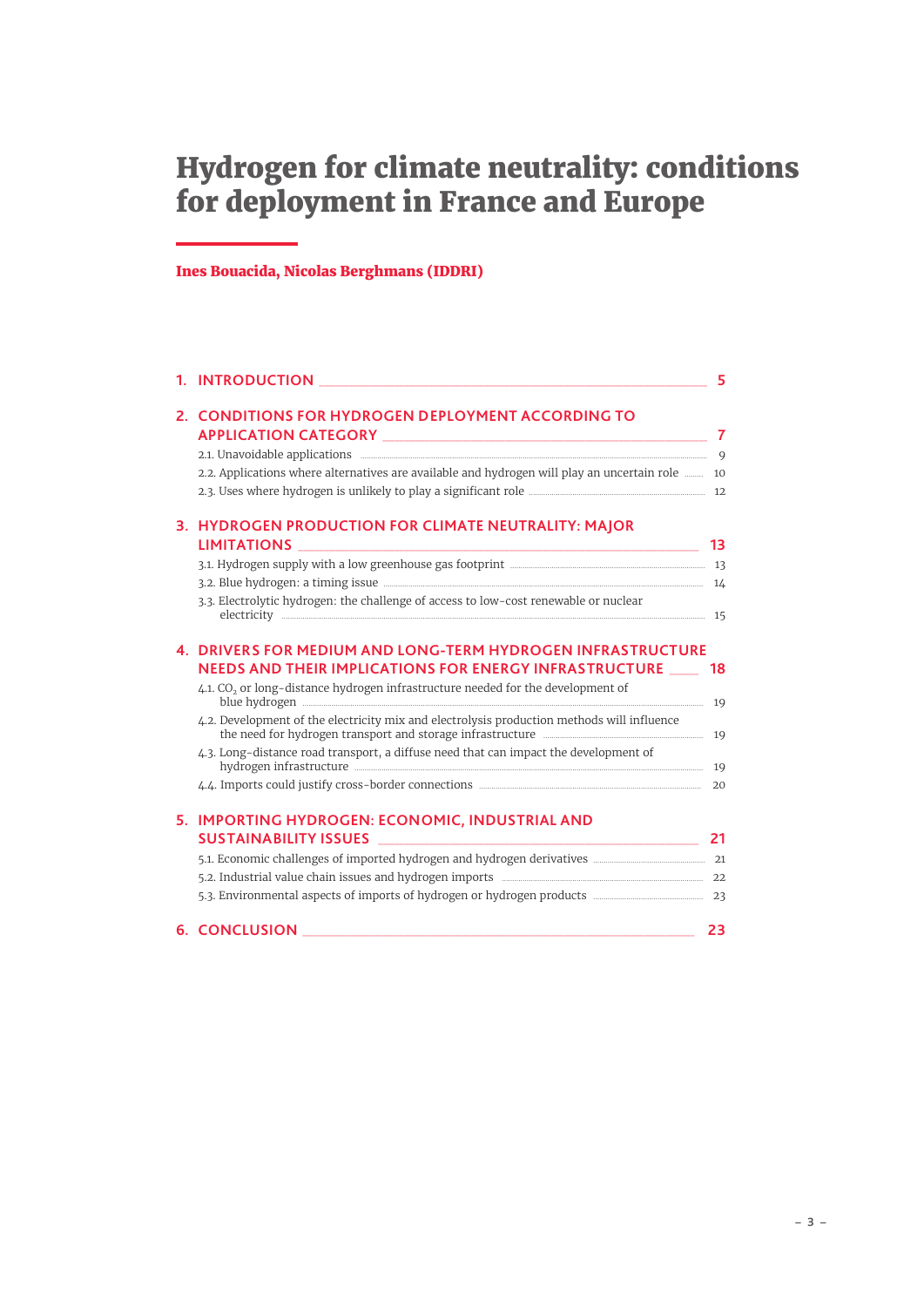#### LIST OF FIGURES AND TABLES

**Figure 1.** Map of national hydrogen strategies in Europe as of December 2020.

- **Figure 2.** Sectoral emissions in the European Union in a scenario to reach climate neutrality by 2050.
- **Figure 3.** Hydrogen demand outside of the electricity sector in 2050 according to two RTE hydrogen pathways: reference and hydrogen+
- **Figure 4.** Life-cycle GHG emissions of blue hydrogen.
- **Figure 5.** GHG emissions during blue hydrogen production through SMR or Autothermal reforming (ATR).
- **Figure 6.** Cost of electrolysers until 2050 following a conservative or optimistic scenario, according to BNEF (2020), IRENA (2020), IEA (2021b).
- **Figure 7.** Cost of electrolytic and blue hydrogen and fossil alternatives (oil, natural gas, hydrogen from natural gas and coal).
- **Figure 8.** "No-regret" zones for hydrogen infrastructure to supply nonenergy industrial demand for hydrogen in 2050.
- **Figure 9.** Cost of transporting hydrogen by volume transported, distance transported and means of transport.
- **Figure 10.** Energy imports into the EU in 2015, 2030 and 2050 according to different scenarios. Adapted from the European Commission (2018).
- **Table 1.** Table 1. Categorization of hydrogen applications for France inspired by (Energy Transitions Commission, 2021a) and provisional estimates of demand volumes by (RTE, 2020a, 2021a).
- **Table 2.** European hydrogen demand by 2050 according to different foresight studies.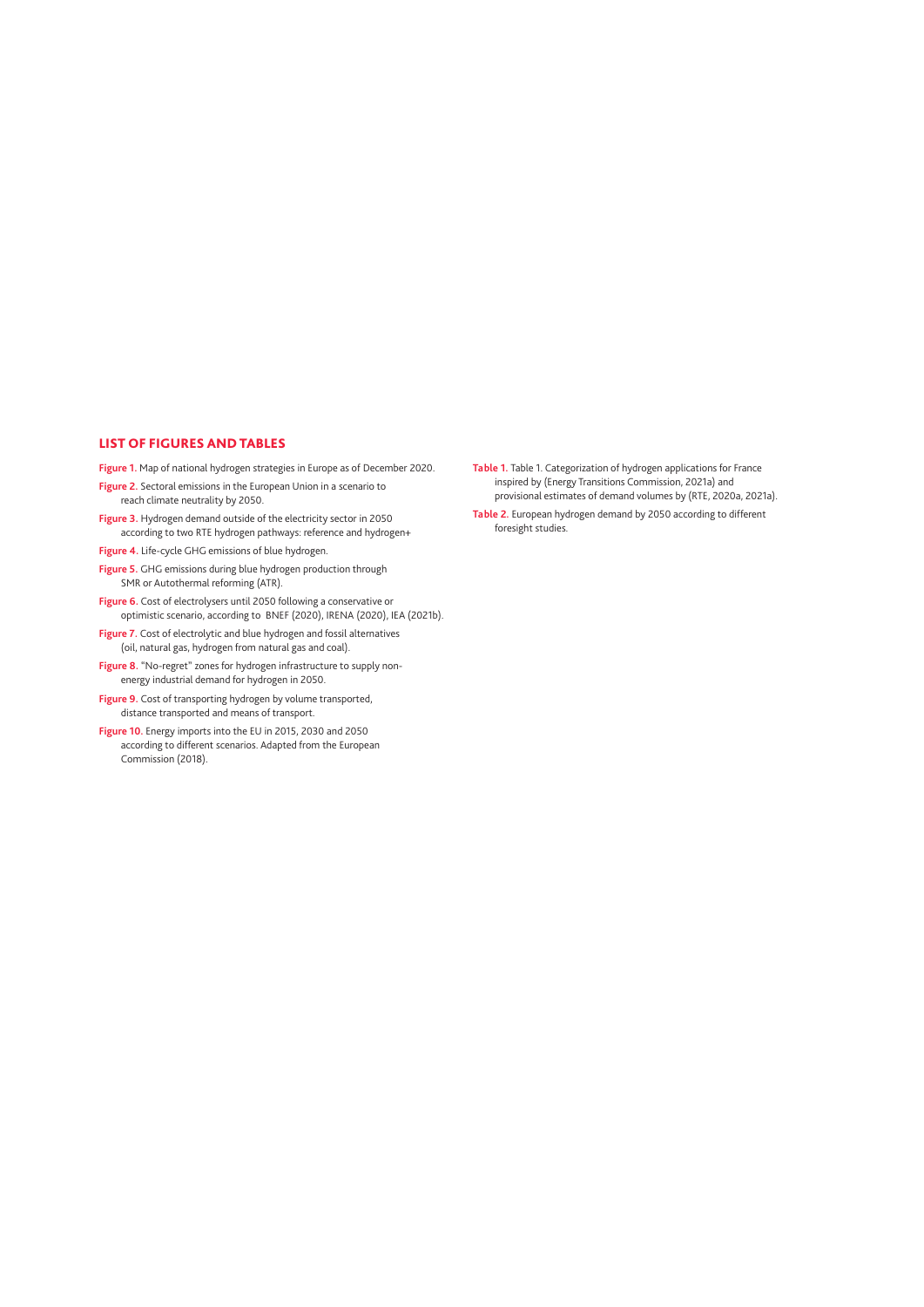### <span id="page-4-0"></span>1. INTRODUCTION

The year 2020 saw an unprecedented interest in hydrogen technologies in the European Union (EU) and globally, driven by the publication of several hydrogen deployment strategies and investment plans for their operationalization. For example, the EU has set a target of building an electrolyser capacity of 40 GW to produce 10 Mt of hydrogen (333 TWh) by 2030, while France is targeting an electrolyser capacity of 6.5 GW, along with €7.2 or even €9.1 billion of public investment by that date (Elysée, 2021; European Commission, 2020; MTE, 2020). These strategies follow smaller national initiatives, such as the hydrogen plan launched in 2018 in France, which mobilized €50 million mainly to support pilot projects for hydrogen production and use (MTES, 2018).

In the EU, these cumulative targets aim for the installation of an electrolyser capacity of 27.8 GW, or 70% of the European target for 2030, while six other Member States are still preparing their own strategies (European Commission, 2020; Hydrogen Europe, 2020). These initiatives demonstrate the shared interest on the continent for the development of a European hydrogen industry (**Figure 1**). Several European Member States have announced their participation in an Important Project of Common European Interest (IPCEI) on hydrogen to coordinate its technological development.

The fact that this coincided with the economic crisis following the Covid-19 pandemic and the political will to invest to revive the European economy, materialized by the adoption of a European Union recovery plan of unprecedented scope (European Commission, 2021d), made it possible to release substantial financial resources to initiate the sector's development. Many Member States have chosen to include hydrogen in the recovery plan priorities they have presented to the EU, thus contributing to the achievement of the 37% criterion of expenditure dedicated to climate action.

National hydrogen strategies differ in certain aspects, particularly regarding: the type of hydrogen supported (whether derived from electrolysis with renewable or nuclear electricity, or solely renewable energy, or even blue hydrogen); the inclusion of projects to import hydrogen from other geographical areas or

to export to other European countries; and the development of hydrogen transport infrastructure. The ability to make these emerging national visions compatible with each other, with the aim of building a competitive and climate-friendly hydrogen industry, will be one of the key challenges to EU strategies.

These investment plans are set in the context of strategies to achieve climate neutrality in the EU by 2050, which look to hydrogen as the best option for the decarbonization of key sectors. For the EU, this is in addition to the perceived interest in hydrogen as a means to decrease European dependence on energy imports by replacing a number of domestically-produced fossil energy carriers (fossil methane, coal and oil products), but also that the deployment of hydrogen technologies opens up opportunities for European actors to become industrial leaders for technologies with a key role in the sustainable reduction of worldwide emissions (IEA, 2021b).

The deployment of a new energy sector while ensuring that it contributes to the decarbonization of the energy system in a sustainable manner is nevertheless a major industrial challenge. In terms of demand, many applications targeted by hydrogen plans (industry and heavy transport) currently use very little or no hydrogen or even fossil methane. Regarding the supply side, current global hydrogen production (excluding co-production) is very carbon-based since it is essentially derived from the steam reforming of methane and the gasification of coal.

To define an industrial strategy for hydrogen development that is compatible with the decarbonization of the energy system, the issue of the applications for which hydrogen is to be deployed is fundamental. Hydrogen as an energy carrier is relatively inefficient if we consider its entire production and usage chain, and its production potential is limited by low-carbon electricity resources or the availability of geological  $CO<sub>2</sub>$ storage, which underlines the importance of deploying hydrogen as a priority in sectors where it is needed most for emission reduction. Hydrogen for these purposes must also have a low life-cycle carbon footprint, whether it is made using water electrolysis or the combination of carbon sequestration technologies with methane reforming.

This study aims to identify the main conditions for the development of a hydrogen industry in France and Europe. It explores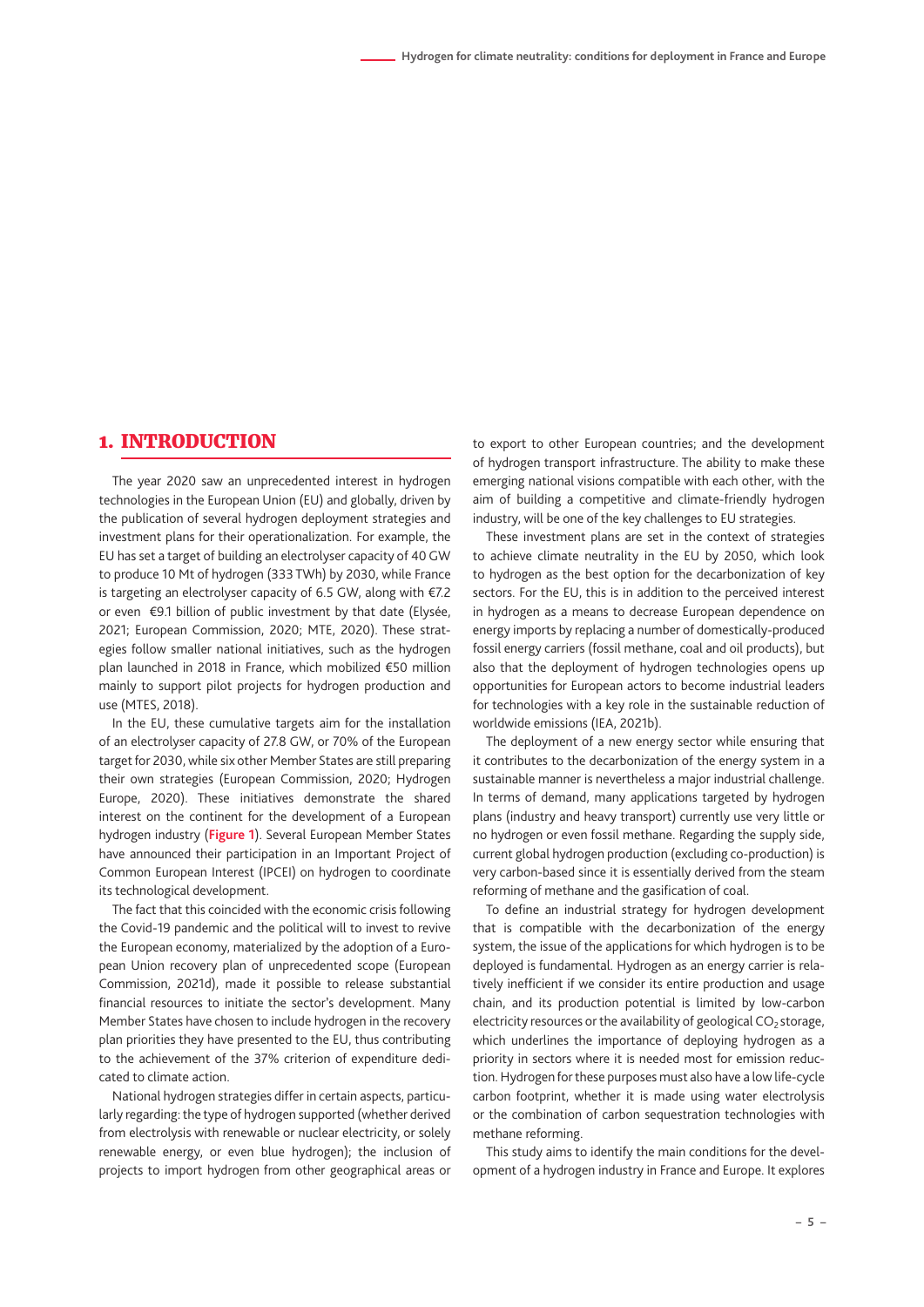#### **FIGURE 1.** Map of national hydrogen strategies in Europe as of December 2020

X GW : Electrolysis capacity commitment X bn € : Funding commitment

Hydrogen strategy in development

Adopted hydrogen strategy



Spanish and Italian figures refer to mobilised investments while German and French figures refer to spent public funds.

1. Electrolysis target is 2-2.5 GW and total mobilised investment is 7-9 bn including 1 bn public funding.

2. Electrolysis target is 3-4 GW

3. Figures according to National Hydrogen Strategy Preliminary Guidelines

4. Draft strategy refers to electrolysis target of 1-2 GW.

Source: Hydrogen Europe (2020).

the main hydrogen demand issues (Section 2), and those on the supply side (Section 3), the fundamental parameters of hydrogen transport and storage infrastructure (Section 4), and finally the questions that would be raised by the importation of hydrogen (Section 5), aiming to put the objectives of hydrogen deployment into perspective with the other transformations necessary for the energy transition.

The recent appeal of hydrogen can be directly linked to the strengthening of climate targets both globally and in Europe. Following the adoption of the Paris Agreement and its objective of limiting global warming to less than 2°C and moving towards 1.5°C, the European Union decided to aim for climate neutrality by 2050 (European Commission, 2018a). This target implies a rapid acceleration of the reduction of its greenhouse gas emissions, launching a still ongoing political and legislative discussion on strengthening the 2030 target of reducing emissions by 40% to at least 55% compared to 1990, which implies an accelerated decrease in emissions (see **Figure 2**). The adoption of climate neutrality targets in particular has put on the agenda the issue of decarbonizing "hard-to-abate" sectors such as heavy industry (Waisman *et al.,* 2021).

In this context, the development of a hydrogen industry appears to be a solution. As an energy carrier and chemical reagent, hydrogen has several advantages for the energy system, which are in fact similar to those from several molecules: it can be stored in gaseous or liquid form and has a relatively high

energy density in terms of mass, although its low volume density and high potential for leakage pose challenges (IEA, 2019b). Given that it can be produced via potentially low-emission processes, such as electrolysis or from fossil methane coupled with  $CO<sub>2</sub>$  capture and storage (CCS), and because it does not emit  $CO<sub>2</sub>$  during combustion, hydrogen presents an opportunity for energy applications that cannot do without molecules and for certain industrial chemical reactions.

Developing low-carbon hydrogen production could therefore enable the sustainable decarbonization of existing hydrogen applications (based on fossil fuels without CCS), the demand for which currently stands at 340 TWh/year in Europe, or 10 Mt (Agora Energiewende & Guidehouse, 2021). On the other hand, this hydrogen could be used to develop new industrial processes that are less carbon-intensive, for example for steel-making (IEA, 2019b). Finally, the potential to store hydrogen in gaseous or liquid form could be harnessed for long-distance transport or to produce electricity to complement variable renewable energies during periods when demand exceeds supply. In particular, hydrogen could be key as a means of inter-seasonal storage in the post-2035 horizon and to build demand-side flexibility to balance electricity supply and demand throughout the year, especially in systems with a high proportion of variable renewable energy (RTE, 2021a).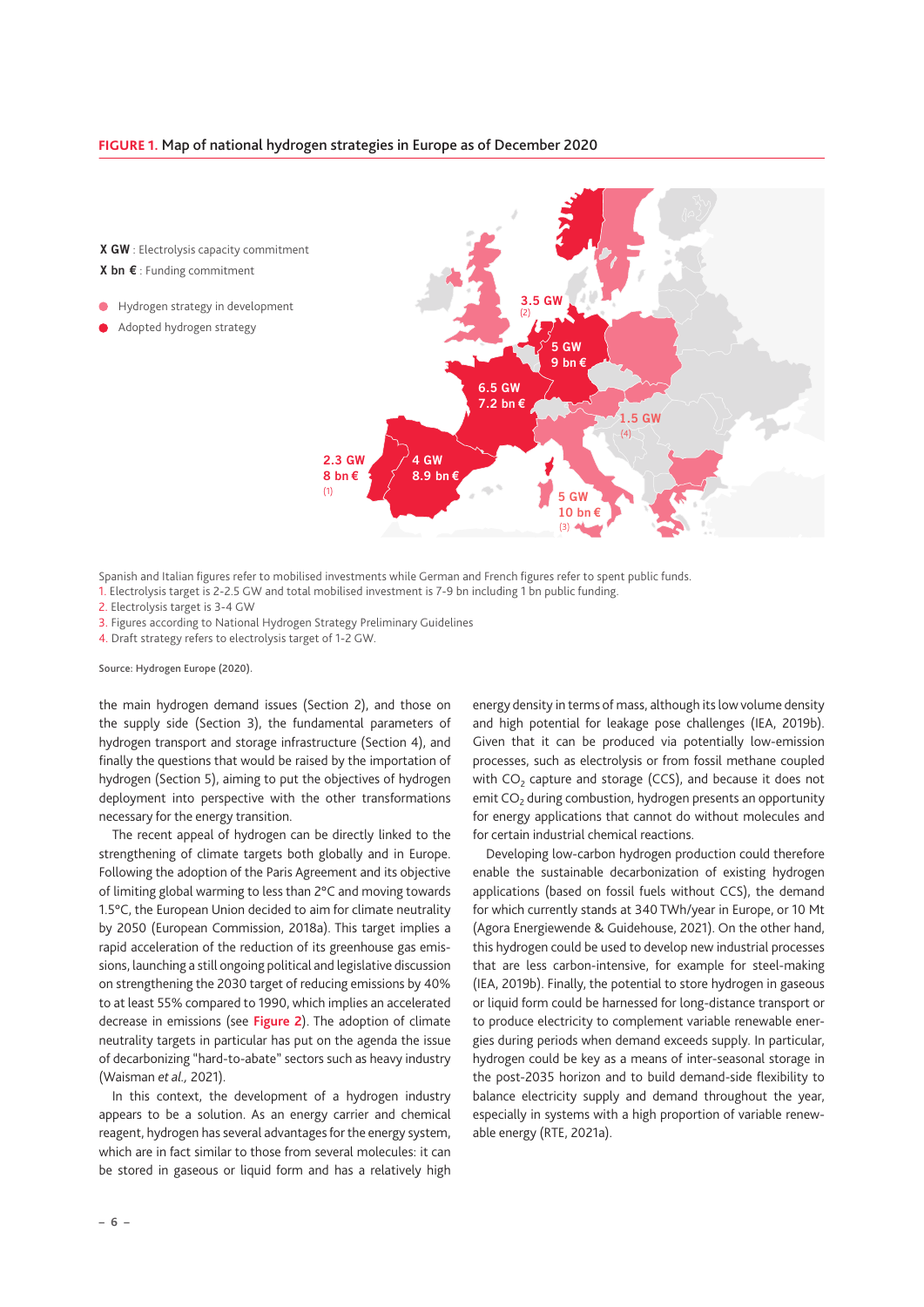

#### <span id="page-6-0"></span>**FIGURE 2.** Sectoral emissions in the European Union in a scenario to reach climate neutrality by 2050

Source : European Commission (2018a). This Figure does not account for the 2021 proposal for a Fit for 55 Package.

# 2. CONDITIONS FOR HYDROGEN DEPLOYMENT ACCORDING TO APPLICATION CATEGORY

Given hydrogen's low efficiency when considering its energy chain and the significant industrial transformations often associated with its adoption in end-uses, it is necessary to identify the priorities of its possible applications. Hydrogen could only reduce end-user emissions if its production was climate neutral and if its supply is sufficient and affordable; these issues are analysed in Section 3.

Demand management is also a prerequisite to minimize the costs of the deployment of hydrogen for decarbonization. In its Net Zero by 2050 report, the International Energy Agency (IEA) indicates that without measures for demand side management, which would partly be achieved by shifting consumption towards electricity, the demand in 2050 would be 90% higher than in the net zero scenario (IEA, 2021b).

To achieve these targets, the implementation of measures must be accelerated, for example through the adoption of electric rather than internal combustion engine vehicles and improvements in industrial heat recovery (IEA, 2021b). At the European level and in France, progress so far is insufficient and efforts must be intensified if climate neutrality is to be achieved (European Commission, 2018b; MTES, 2019; Rosenow *et al.,* 2017).

If hydrogen were to be deployed for new applications without energy efficiency efforts, there would be a risk that hydrogen demand would exceed expectations, requiring the mobilization of more expensive sources, even for uses that are "unavoidable"

for carbon neutrality (see Section 3.3). This means that a very high energy demand could lead to a more limited role for hydrogen.

How indispensable is hydrogen? For many applications, hydrogen can be substituted by other molecules: while hydrogen has a potentially low greenhouse gas (GHG) balance (see Section 2.1), this is also true for other molecules such as biogas and biomethane, synthetic methane, ammonia, fossil methane coupled with CCS for gaseous carriers, biofuels and synthetic fuels for liquid carriers used in transport (see Box). This dynamic is visible in the two hydrogen trajectories developed by the French electricity transmission system operator RTE. In the "hydrogen+" pathway, the increase in hydrogen consumption compared to the reference pathway is mainly at the expense of biomass carriers (solid biomass, biofuels and biogas) (RTE, 2020a). The Fraunhofer IEE's analysis of hydrogen consumption pathways in Germany to 2050 also notes that the level of demand depends on the proportion of biomass in the mix (Gerhardt *et al.,* 2020).

This means that hydrogen deployment is inversely dependent on the adoption of other low-GHG molecules, for example biomethane in France. However, as with hydrogen, the potential of the latter is limited by biophysical and techno-economic constraints, the evolution of which is uncertain. To properly assess the development of hydrogen, it is therefore important to also consider the issues associated with other molecules.

Biomethane can be cheaper than hydrogen depending on the electricity used (target of €60/MWh for biomethane injected in France by 2028), but its potential is severely limited by biophysical constraints and biomass production is in competition with other land uses (European Commis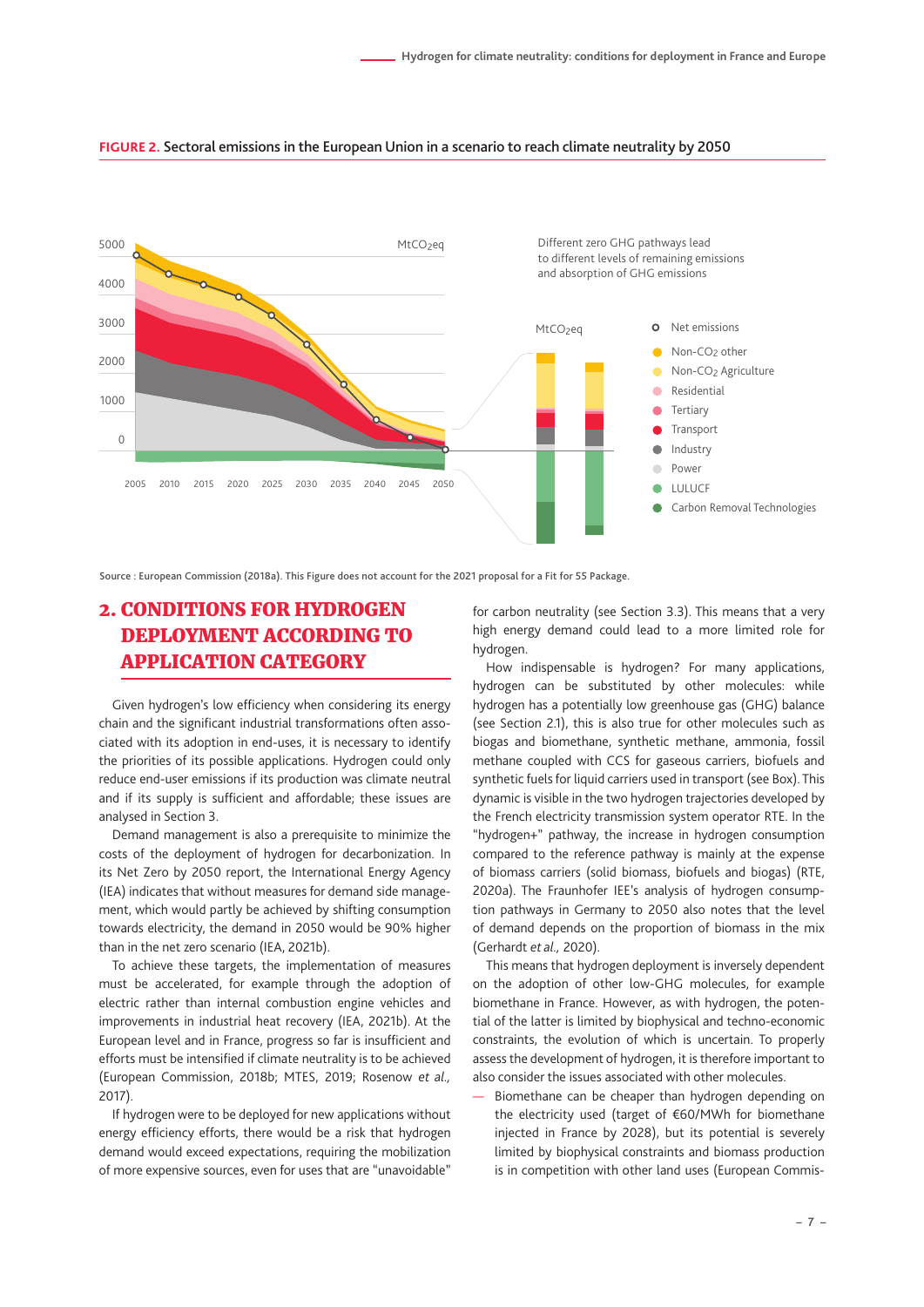sion, 2018b). These factors also limit the potential of liquid biofuels.

- The use of synthetic methane is constrained by economic conditions: production via the power-to-hydrogen-tomethane process is very energy inefficient (Agora Verkehrswende *et al.,* 2018), which means that for most applications it will face strong competition with other low-GHG energy carriers. Compared to hydrogen, synthetic methane has the advantage of not requiring the adaptation of transport and downstream infrastructure currently used with fossil methane. In theory, this could be significant for dispersed applications for which a hydrogen transport infrastructure would not be cost-effective (e.g., buildings). Synthetic fuels are subject to the same limitations and would only be a solution for certain transport segments that do not have sufficiently abundant alternatives (particularly aviation and maritime) (Ueckerdt *et al.,* 2021). Furthermore, to reduce emissions, synthetic vectors could only use  $CO<sub>2</sub>$  from Direct Air Capture (DAC) or sustainably produced biomass, an economically uncertain technology that remains underdeveloped (Transport & Environment & E4Tech, 2021).
- Ammonia is easier to store than hydrogen and can rely on existing transport and storage infrastructure, particularly at ports. While it has the advantage over other molecules of not being carbonaceous, its use is limited by the need to adapt downstream applications and its dependency on hydrogen resources (International Transport Forum - OECD, 2018). It could be particularly useful in the maritime sector.

In addition to vector-specific factors, the development of low-GHG molecules is subject to the dynamics of sectoral path dependency and the creation of supply chains. This is particularly the case for the transport sector (see Section 3.2).

More reliable estimates of hydrogen demand cannot be made until the resolution of several uncertainties surrounding the deployment of potentially low GHG molecules, such as DAC technology costs. This underlines the importance of clarifying the assumptions made for other molecules when estimating the evolution of the hydrogen sector, and vice versa.

Several studies propose classifications of hydrogen applications according to priority level and to their technical and economic opportunity (Agora Energiewende & Guidehouse, 2021; Energy Transitions Commission, 2021a; Mcwilliams & Zachmann, 2021; Ueckerdt *et al.,* 2021)**1**.

This study proposes a categorization of applications adapted to the French example, based on the proposal of the Energy Transitions Commission (Energy Transitions Commission, 2021a). The Commission has proposed a classification of hydrogen applications according to two parameters: maturity (a parameter combining technological maturity, economic competitiveness and how easily a sector can use blue hydrogen or hydrogen made by electrolysis), and the level of confidence in the role

#### BOX **DEFINITIONS OF MOLECULES WITH POTENTIALLY LOW GHG EMISSIONS**

*Biogas/biomethane*. Biogas is a gaseous carrier, consisting mainly of methane  $(CH<sub>4</sub>)$  and carbon dioxide  $(CO<sub>2</sub>)$  from the degradation of organic matter, which can be used directly, for example for electricity generation, but which is often purified; the  $CO<sub>2</sub>$  is then extracted from the biogas to form biomethane.

**Synthetic methane**. This type of methane  $(CH_4)$  is produced by a process of methanation from hydrogen and CO<sub>2</sub> from industrial sources, biogas purification or directly captured from air.

*Hydrogen*. Hydrogen (H<sub>2</sub>) gas is produced from fossil fuels (especially fossil methane in Europe) or from the electrolysis of water. It can often, but not always, be used in the same processes as methane from a technical perspective.

Ammonia. Ammonia (NH<sub>3</sub>), produced from hydrogen and nitrogen in the air, is used in the chemical industry, particularly for fertilizer manufacture. It can also be used as an energy carrier, especially as a fuel in the transport sector, or as a fuel in power stations and certain industrial furnaces. It does not emit  $CO<sub>2</sub>$  when burned.

*Liquid biofuels*. These are liquid fuels based on organic matter, small proportions of which are typically incorporated into fossil fuels (petrol and diesel).

*Synthetic liquid fuels.* Produced from hydrogen and  $CO<sub>2</sub>$  via the Fischer-Tropsch process for synthetic diesel, petrol and kerosine and by synthesis for methanol. These fuels are characterized by a very low energy efficiency in vehicle engines compared to batteries and fuel cells, which suggests that their use will be limited to applications that lack alternatives (aviation, maritime transport) (Agora Verkehrswende *et al.,* 2018; Ueckerdt *et al.,* 2021).

that hydrogen can play (level of certainty). It results in the four categories represented in Table 1, illustrated by two hydrogen trajectories developed by RTE for 2050 (**Figure 3**).

It seems clear that despite a key role in decarbonizing certain uses, hydrogen will not replace fossil methane in the energy system, which confirms the conclusions of a previous IDDRI study (Bouacida & Berghmans, 2021). Many of the envisaged applications for hydrogen do not currently use fossil methane, and the long-term hydrogen volumes considered are much lower than current fossil methane demand. At the European level, studies have estimated that hydrogen demand in 2050 will be between 300 and 3,000 TWh (see **Table 1**); while current fossil methane demand is about 3,000 TWh (IEA, 2019a).

This section examines the techno-economic (besides lowering production costs), industrial and societal conditions

**<sup>1</sup>** See also Liebreich Associates' Clean Hydrogen Ladder (The Economist, 2021).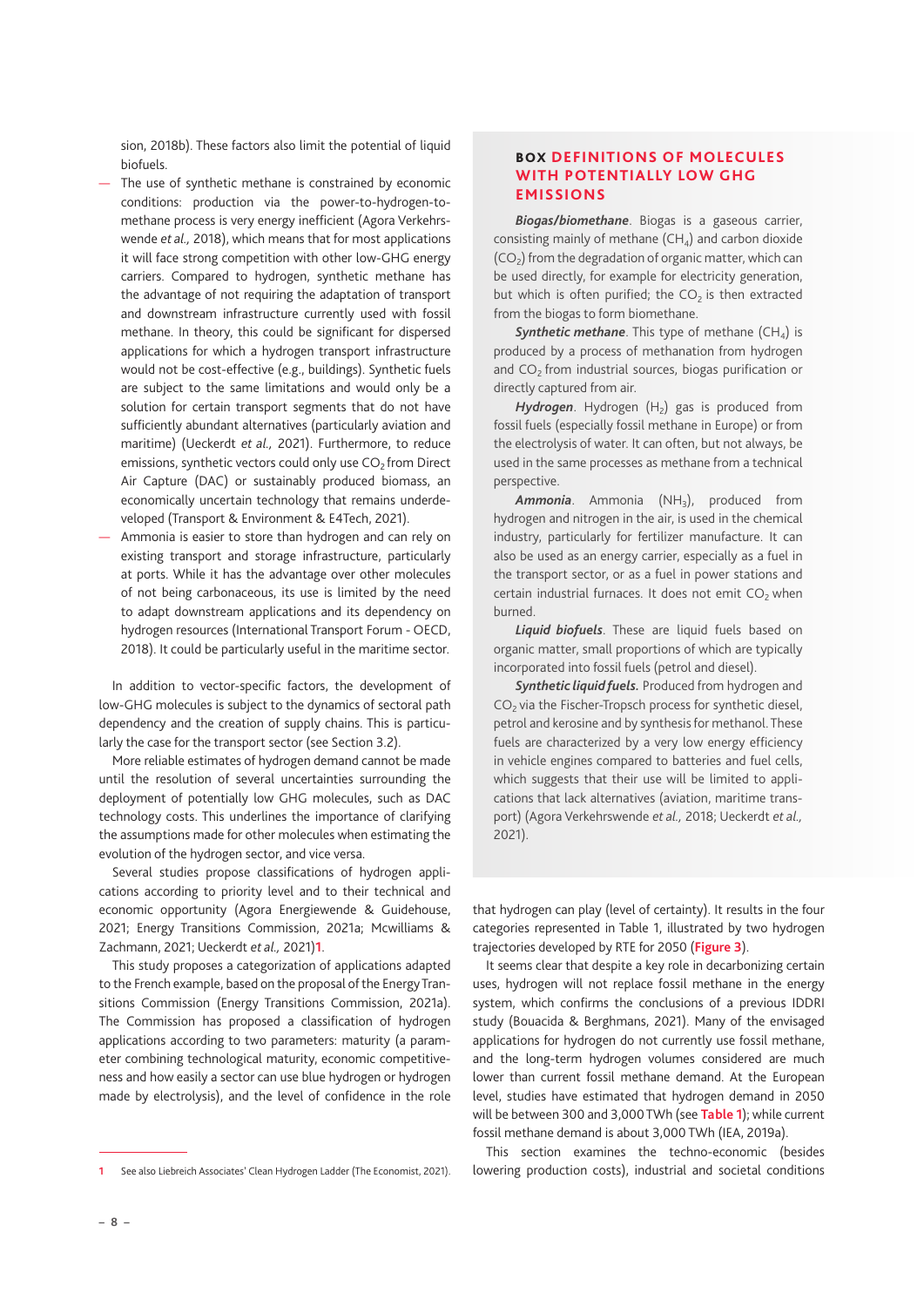<span id="page-8-0"></span>**TABLE 1.** Categorization of hydrogen applications for France inspired by (Energy Transitions Commission, 2021a) and provisional estimates of demand volumes by (RTE, 2020a, 2021a).

| Application type (ETC, 2021)                                  | <b>Application</b>                                 | <b>Maturity</b><br>(ETC, 2021) | Certainty (ETC,<br>2021) | Demand level in France in 2050<br>According to the RTE "reference" (SNBC) and<br>"hydrogen+" pathways* |
|---------------------------------------------------------------|----------------------------------------------------|--------------------------------|--------------------------|--------------------------------------------------------------------------------------------------------|
|                                                               | <b>Refineries</b>                                  | high                           | high                     | Refineries: 3 TWh                                                                                      |
| Existing uses - aligned with long-<br>term decarbonization    | Ammonia                                            |                                |                          | Ammonia and fertilizer: 8 TWh                                                                          |
|                                                               | Methanol                                           |                                |                          | Chemicals: 2 TWh                                                                                       |
|                                                               | Steel                                              | low                            | high                     | Steel: 5-10 TWh                                                                                        |
| Potentially large-scale uses in the                           | Aviation                                           |                                |                          | Aviation: 1-35 TWh                                                                                     |
| long term, but with significant                               | Maritime                                           |                                |                          | Maritime: 0-4 TWh                                                                                      |
| lead times for deployment                                     | Power storage                                      |                                |                          | Electricity production: between 0 and 15 TWh<br>depending on the electricity mix                       |
|                                                               | Heavy duty vehicles (HDVs)                         | low                            | average-low              | $HGVs: 7-30$ TWh                                                                                       |
| Uses that are technically feasible,                           | HT heat                                            |                                |                          | HT heat: 4-22 TWh                                                                                      |
| but where relative advantages<br>versus other decarbonization | Heating buildings                                  |                                |                          | Heating: 0 TWh                                                                                         |
| options of hydrogen is unclear                                | Plastics                                           |                                |                          | Plastics: ?                                                                                            |
|                                                               | Rail                                               |                                |                          | Rail: 1 TWh                                                                                            |
| Potential short-term but                                      | Gas grid blending                                  | average                        | low                      | Injection: 1 TWh                                                                                       |
| transitional uses                                             | Cogeneration of electricity with<br>fossil methane |                                |                          | Methanation: 2 TWh                                                                                     |
|                                                               |                                                    |                                |                          | Total: 34-143 TWh                                                                                      |

\* When only one value is given for a use, it is identical in both pathways. These consumption values do not include hydrogen co-production



Source: RTE (2020b, 2021a).

for the development of hydrogen applications according to their level of priority, on the basis of the categorization of applications proposed in Table 1, providing elements of context of the deployment of hydrogen technologies that has started in France and in the EU. We distinguish three types of end uses.

# 2.1. Unavoidable applications

The unavoidable applications of hydrogen are defined by the absence of sufficiently low-emission alternatives that are compatible with carbon neutrality and that can cover all needs. In these cases, this will typically mean that blue or green hydrogen could be economically competitive in relation to other carriers, despite the higher cost of hydrogen compared to fossil alternatives.

These applications are in industry and long-distance transport:

- **Existing (industrial) uses** where there will still be a demand in a carbon neutral system: ammonia production, refineries, methanol. The volume of the demand for refineries and ammonia depends on other policy directions in the transition to a system that respects global limits. 90% of ammonia is used in the manufacture of synthetic nitrogen fertilizers (Material Economics, 2019), the use of which must be limited to preserve the nitrogen cycle (Poux & Aubert, 2018); while refineries would be maintained for the processing of biofuels, the deployment of which depends on decisions on which biomass resources are to be used.
- Other applications where the technologies are not yet market-ready, but which could consume large volumes in a carbon-neutral system, include **steel, air and maritime transport**. For air and maritime transport, biomass is a potentially climate-neutral alternative in the form of biofuel. However, the potential for sustainable biomass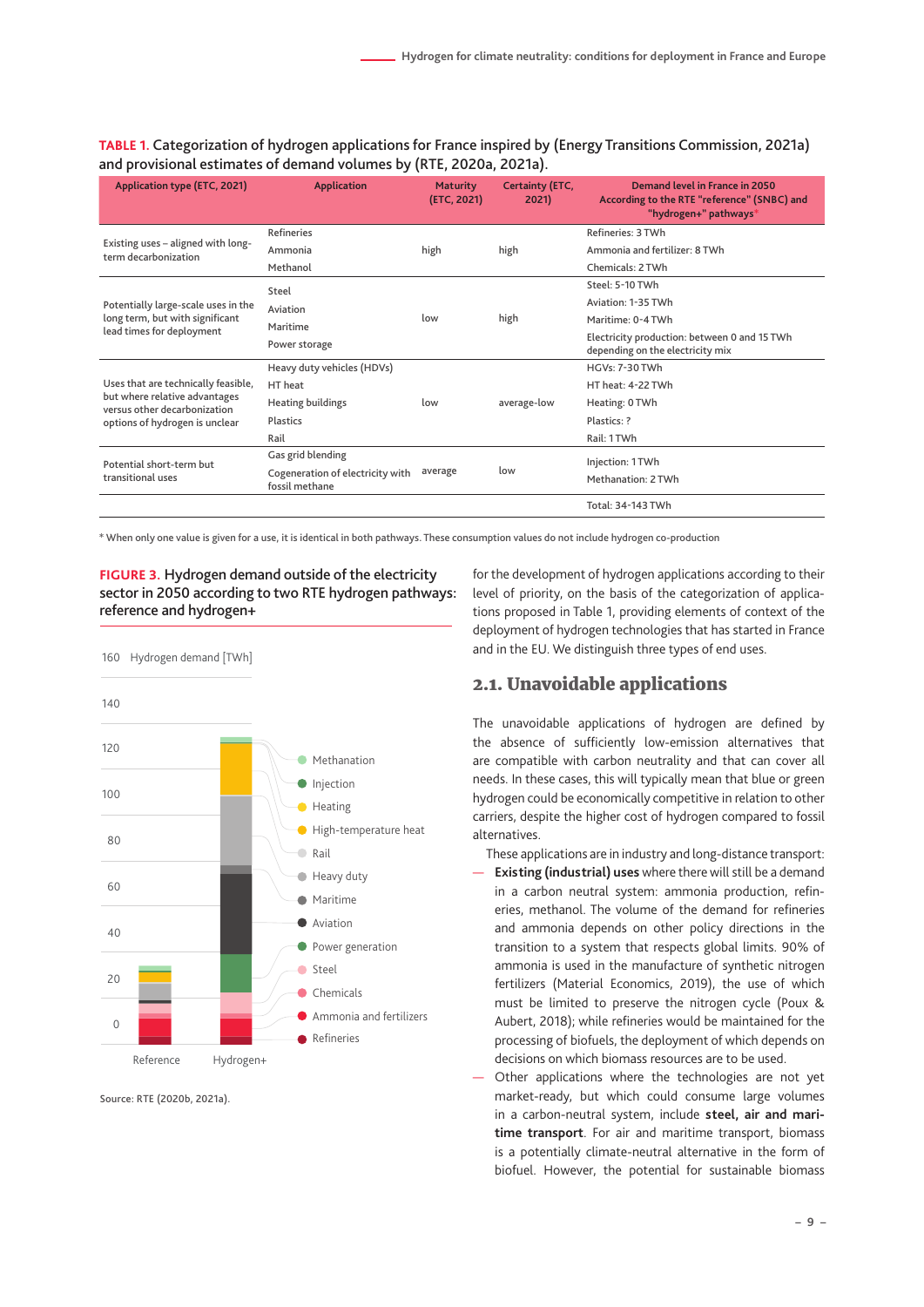<span id="page-9-0"></span>production is limited by biophysical factors and use conflicts (see above). Several studies highlight the fact that hydrogen-derived fuels would be more efficient in the long term for shipping and aviation in terms of land-use, although biofuels can contribute to the decarbonization of these sectors, especially in a transitional period (Gray *et al.,* 2021; Transport & Environment, 2018b). These considerations underlie the decision to include maritime and air transport in the "unavoidable applications" category. The role of pure hydrogen would probably be limited due to its low density, but its derivatives (especially synthetic kerosene and ammonia) could be used (Clean Sky & FCH, 2020; Dincer & Acar, 2016; Gray *et al.,* 2021; Hansson *et al.,* 2020). It is also important to emphasize that for these two sectors, the main driver for reducing emissions is traffic reduction (Sharmina *et al.,* 2021; Transport & Environment, 2018b).

A study by CISL and Agora Energiewende suggests that the "green premium" paid by consumers for decarbonized end products would be quite low for many products, e.g., +1% for a car made with "green" steel, i.e. with pure hydrogen for the direct reduction of iron ore, which suggests that the additional cost would be acceptable for consumers (CISL & Agora Energiewende, 2021). However, the use of blue or electrolytic hydrogen raises the issue of the international competitiveness of final products (including synthetic fuels), which is discussed in more detail in Section 5.

It is important that public policies support the development of unavoidable applications for achieving climate neutrality. For some uses, additional research and development is necessary, particularly for steel and air and maritime transport.

The applications for hydrogen as a feedstock in industry are a central issue of European hydrogen strategies. For France, the focus is on existing hydrogen uses, with research and development funding going into the steel industry and liquid fuel production. At the European level, hydrogen pilot projects for steelmaking are underway, such as the Arcelor Mittal in Germany or the HYBRIT initiative in Sweden; the H2 Green Steel project in Sweden plans to open a commercial-scale steel plant by 2024.

# 2.2. Applications where alternatives are available and hydrogen will play an uncertain role

There are several energy uses for which the role of hydrogen is very uncertain from a techno-economic, political and industrial perspective: alternatives exist, but hydrogen may be needed to cover some of the demand.

**Heavy road transport (HGVs and buses).** In this sector, battery and hydrogen fuel cell electric vehicles are in strong techno-economic competition. As with air and sea transport, biomethane could play a role if biomass is sustainably sourced, but this option is limited in terms of volume given the constraints on biomass (see above). Electrified highways could also be an option in addition to other solutions for journeys on roads that are not electrified (Jöhrens *et al.,* 2020; Wietschel *et al.,* 2019). Battery-powered HGVs are significantly more energy efficient and cheaper to buy and maintain (Transport & Environment, 2018a). However, the longer range, the potentially lower material balance and the shorter refuelling times for hydrogen fuel cell vehicles could give them an advantage (Correa *et al.,* 2017; European Hydrogen Backbone, 2021). For example, in its Net Zero by 2050 scenario, the IEA stated that the parameter defining the choice of propulsion technology for heavy goods vehicles in 2050 is the daily distance travelled, expecting to see an increase in the penetration of hydrogen fuel cell vehicles for trips longer than 400 km/day, along with a fall in the penetration of battery-powered vehicles beyond 500 km/day (IEA, 2021b). Several car manufacturers, such as Mercedes and Renault, have announced that they are starting the series production of battery-powered HGVs with a range of 300 to 400 km (Transport & Environment, 2021); while some manufacturers are also developing fuel cell powered trucks ([Hyundai\)](https://trucknbus.hyundai.com/global/en/products/truck/xcient).

It is possible to identify several key factors determining the market shares of the two solutions:

- *Fuel costs*. The decrease in the total ownership costs of hydrogen vehicles is partly conditioned by decreases in the cost of hydrogen produced by electrolysis (Moultak *et al.,* 2017), which represent an important industrial issue (see Section 2.3). In addition, the cost of refuelling stations can account for half the cost of hydrogen at the pump (Cihlar *et al.,* 2020); this proportion is strongly dependent on the flow rate of refuelling stations and therefore on the size of the hydrogen vehicle fleet (Reddi *et al.,* 2017).
- *Path dependency*. In the transport sector, path dependencies are particularly significant, especially because fleets require significant investment in recharging (possibly fast charging for battery-powered vehicles) and refuelling infrastructure.
- *Construction of industrial supply chains*. Building production capacity for battery and fuel cell vehicles is a prerequisite for the deployment of these technologies. There is currently no large-scale production of hydrogen or battery-powered trucks; nevertheless, the battery sector for heavy goods vehicles can benefit from synergies with its counterpart for light vehicles. Territorial dynamics will be key: local investment in hydrogen innovation and industrial ecosystems could guide industrial sectors at an early stage.

These three factors are largely dependent on technology deployment policies and their influence on fleet composition will be revealed over the long term. At an early deployment stage, long-term policy strategies are fundamental to defining the techno-economic conditions for competition between technologies (Roehrl & Riahi, 2000). How should we define public policies for the decarbonization of HGV transport given the techno-economic uncertainties?

It seems relatively certain that HGVs travelling regional distances (less than around 400 km/day) could use battery power, corresponding to 62% of HGV activity in the EU (in terms of tonnes-kilometres) (Transport & Environment, 2020). It could be strategically beneficial to encourage the adoption of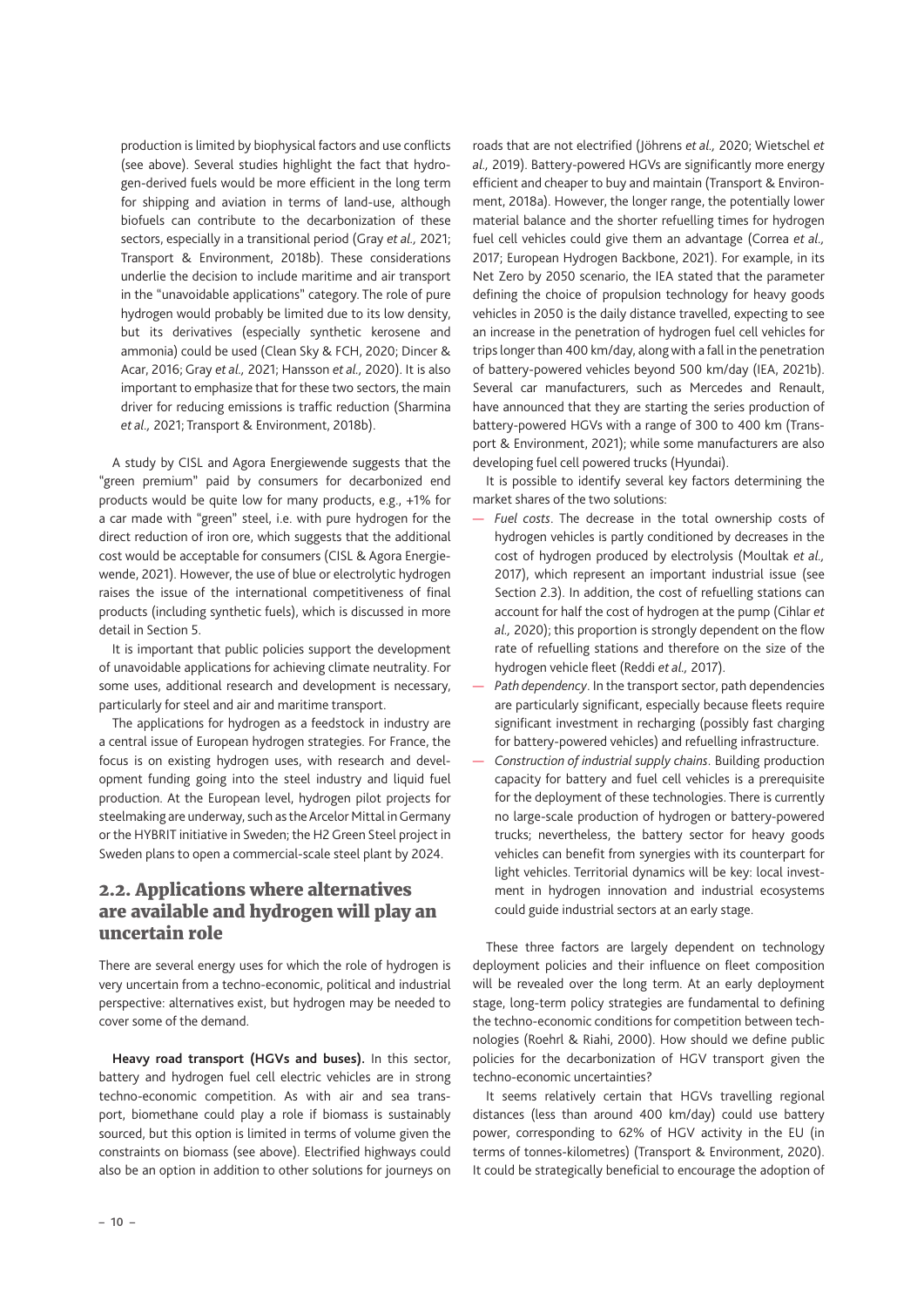battery-powered engines for this type of heavy vehicle, as the industry could capitalize on both the industrial advances and the recharging infrastructure enabled by the mass deployment of battery-powered light vehicles. If we include HGVs making journeys of up to 800 km/day, which account for almost 80% of activity in the EU, this sector is even bigger (Transport & Environment, 2020).

Regarding longer-range HGVs (>400 km), the period up to the next Multiannual Energy Programme (PPE) continues to be an experimental phase during which there should be an investigation into deployment conditions and the acceptability and financing of both technologies, along with the assessment of sectoral progress. In this respect, lessons can be drawn from experiences gained through projects financed as a result of Ademe's "Hydrogen Territorial Ecosystems" call for projects (Ademe, 2021). During this phase, funding for large-scale hydrogen infrastructure should not be initiated to avoid the possibility of stranded assets if HGVs are to rely mainly on electricity, and instead focus should possibly be put on HGV projects located near clusters of high industrial demand (see Section 4).

The first calls for projects in 2018 that generated pilot projects in the French mobility sector focused on buses rather than trucks, but funding for heavy goods vehicles is planned for the next few years, while commercial-scale vehicle provision is developing (Ademe, 2021; Ademe & MTES, 2019; Afhypac, 2021).

Estimates of hydrogen demand in heavy road transport vary widely between studies. In its two hydrogen trajectories, RTE estimates HGV demand in 2050 at 8 TWh in the reference pathway, i.e., 7% of the HGV fleet, and 30 TWh in the "hydrogen+" scenario, i.e. half of the HGV fleet and 20% of regional and urban transport (RTE, 2020a).

**High temperature heat in industry**. Industry accounted for 19% of French  $CO<sub>2</sub>$  emissions in 2018 (Haut Conseil pour le climat, 2021), of which almost two-thirds were due to heat consumption (MTES, 2020). Solutions for decarbonizing industrial heat, in addition to improving energy and material efficiency, involve a shift towards electricity, the use of alternative fuels such as biomass in solid or gaseous form or hydrogen, and finally carbon capture and storage (CCS) (Bataille *et al.,* 2018; Energy Transitions Commission, 2021b). The use of biomass (possibly in the form of biomethane) and CCS is rather constrained (see above), which is why despite having strong technical potential biomass only accounts for a small proportion of process heat in the IEA Net Zero by 2050 scenario and the European decarbonization scenarios (IEA, 2021b; Lenz *et al.,* 2020; Tsiropoulos *et al.,* 2020).

Again, the role of hydrogen will be largely defined by its competition with electricity (Tsiropoulos *et al.,* 2020). Electric technologies can provide energy for all temperature levels, including heat pumps, but also other technologies such as electric arc furnaces (Madeddu *et al.,* 2020). The energy efficiency level of hydrogen and electricity for these processes are in similar ranges when the required temperature is above 1,000°C (Agora Energiewende & AFRY Management Consulting, 2021). Similarly to HGVs, it seems that the next five years will be a transitional phase during which the techno-economic and implementation conditions of electricity and hydrogen will need to be studied and trialled. In industry, it seems strategically appropriate to test hydrogen as a priority in geographical areas where hydrogen is already used and where the technologies to produce it sustainably are being deployed, such as in certain steel and chemical industry clusters, thus taking advantage of a common supply.

**Thermal electricity generation.** In addition to its role as an energy carrier and chemical reagent, hydrogen could contribute to managing the electricity supply-demand balance - only after 2035 in France according to RTE – , both by absorbing surplus renewable and nuclear electricity, and as a fuel in thermal power plants when the production of variable renewables is low and/ or when demand is high (Bossmann *et al.,* 2018; Energy Transitions Commission, 2021a; RTE, 2021c). The deployment of hydrogen for flexibility depends on the electricity mix composition (notably the share of variable renewables) and the adoption of other flexibility solutions, including demand response technologies, biomass thermal generation and pumped storage power stations (Bossmann *et al.,* 2018; Child *et al.,* 2019; RTE, 2021a). Another important parameter would be the presence of a relatively well-developed hydrogen transport and storage infrastructure in the territory (see Section 4.2).

Flexibility needs in France are theoretically limited until 2035, but will become more significant in the long term. Decarbonized thermal generation capacities using biogas, biomethane or hydrogen will then have a role to play, regardless of the scenario, even if the corresponding fuel volumes are low. This is particularly true in the scenarios with no new nuclear and a high proportion of variable renewables. Hydrogen requirements would then be small in terms of volume, but would correspond to relatively large production capacities. Decarbonized thermal generation of between 20 and 30 GW is required for scenarios without new nuclear power, while this need does not exceed 12 GW (similar to the current level) in the other scenarios. These generators would have load factors of around 10% in 2050, compared to 38% in 2019 (RTE, 2021a). The volume of hydrogen used for electricity production would be between 0 and 15 TWh, or about 2% of electricity production (European Hydrogen Backbone, 2021; RTE, 2021a). The role of hydrogen would therefore be even smaller than that of fossil methane in the current French electricity system (38 TWh of electricity, or 6% of production in 2019).

Among the applications for which the role of hydrogen is still uncertain in the long term, HGV transport, high temperature heat and thermal electricity production appear particularly significant for hydrogen consumption volumes and for the transport and storage infrastructure. Therefore, it is even more important that investment decisions in these sectors are based on lessons learned from demand-side pilot projects and the cost dynamics of hydrogen production and transport once the initial projects are launched. In the meantime, long-term strategies must be developed to ensure the coordinated development of industrial sectors and adequate infrastructure.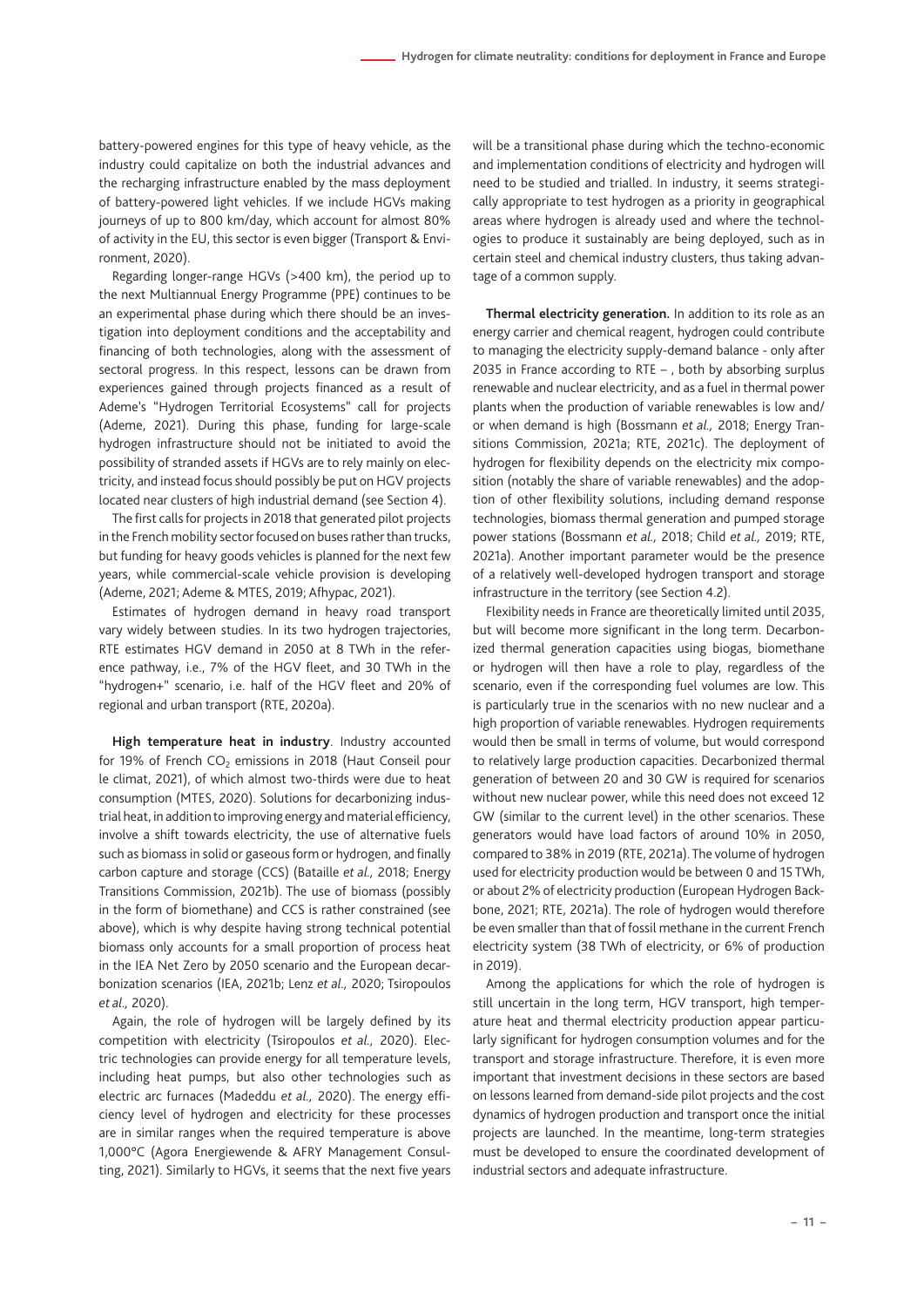# <span id="page-11-0"></span>2.3. Uses where hydrogen is unlikely to play a significant role

For some applications, hydrogen is unlikely to play a key role because it does not offer a least-cost path to climate neutrality, or in other words, because there is an abundance of climate-neutral, cost-effective alternatives.

**Low-temperature heat.** For low-temperature heat (below 100°C), which is needed for heating buildings and for some industrial uses, electric technologies (heat pumps) are more efficient than hydrogen (Agora Energiewende & AFRY Management Consulting, 2021; Gerhardt *et al.,* 2020). In addition, work by the International Council for Clean Transportation (ICCT) shows that the cost of hydrogen solutions for households would be higher than all-electric heat pumps (Baldino *et al.,* 2020). Another argument for the use of hydrogen in buildings as a complement to electricity is that the electrification of heating would contribute to an increase in peak electricity demand to the extent that it would be more economically efficient and secure to provide heating during periods of high voltage (high consumption and low RE production) via molecules (fossil methane or hydrogen) (Coénove, 2020; Gas for Climate, 2020). Hydrogen could then be used in hybrid heat pumps, which in theory use electricity most of the time and hydrogen at peak times.

However, for France, a study by RTE and Ademe concludes that if the National Low-Carbon Strategy (Stratégie nationale bas-carbone - SNBC) pathway is followed (improved insulation and a switch to efficient electricity solutions), then the peak electricity demand decreases. However, if the switch to electricity occurs without buildings being equipped with a sufficient level of insulation, there is a risk of increasing peak demand, especially if direct electric heating is used. The security of supply then depends on the deployment of flexibility solutions and seems technically possible, especially since other uses are also more flexible (RTE, 2021b; RTE & Ademe, 2020).

In addition, the deployment of hydrogen to buildings would raise significant issues for the gas distribution network, which would have to be adapted at least partially to carry hydrogen, for downstream equipment that would have to be adapted to hydrogen, and for the hydrogen storage system needed to accommodate demand seasonality in buildings. This could lead to high costs, even though hydrogen would only be consumed at peak times(Bouacida & Berghmans, 2021; Gerhardt *et al.,* 2020).

**Light transport**. Light vehicles (passenger and commercial transport) powered by hydrogen fuel cells do exist. But their higher purchase price, total costs and lower efficiency compared to battery electric vehicles suggest that for most light transport sectors, battery vehicles will have the advantage over fuel cells. Applications where hydrogen vehicles would be appropriate are those where long-range vehicles are needed, such as some commercial vehicles (range over 200-300 km per day). For example, the IEA's Net Zero by 2050 scenario estimates that fuel cell vehicles will account for 10% of the global light vehicle fleet in 2050 (IEA, 2021b). Worldwide sales of electric passenger cars are already well ahead of hydrogen vehicles (IEA, 2021c, 2021d), and some car manufacturers have abandoned development of light duty hydrogen vehicles (Clean Energy Wire, 2020; Volkswagen, 2020). These factors suggest that the role of hydrogen in light transport will be limited to a few uses, representing a small proportion of the fleet.

**Blending hydrogen into the gas network**. The injection of hydrogen into the fossil methane network is often advocated as a solution to create outlets for blue or green hydrogen during the initial development period when applications are not yet fully developed, and potentially in the longer term to reduce carbon emissions from the network (Hydrogen Europe, 2021; IEA, 2019b). Once the proportion of hydrogen in gas passes a certain level, downstream equipment requires significant modification, particularly in industry and transport; consequently, the proportion of hydrogen that can be integrated without requiring major adaptations is low (IEA, 2019b). A GRTgaz study found that hydrogen could be integrated into most of the French network at a level of 6% in terms of volume (i.e., less than 2% in energy), except in areas with sensitive equipment, which entails major geographical constraints (GRTGaz, 2019). However, given the lower energy density of hydrogen compared to fossil methane, a blend of even 20% hydrogen by volume would only reduce methane emissions by 7% (IRENA, 2021). Blending does not therefore appear to be a short or long-term solution for reducing emissions. Moreover, mixing hydrogen with fossil methane does not give rise to the transformations in processes needed to make the transition to a sustainable low-emission system, unlike the adoption of hydrogen for certain industrial processes, for example. It therefore seems that hydrogen blended with fossil methane has a low climate benefit and is sub-optimal compared to the direct use of pure hydrogen.

Potential public support for applications where the future role of hydrogen is restricted should be limited and targeted only towards segments for which hydrogen is essential to achieve climate neutrality (chemicals, steel industry, aviation and maritime transport). Otherwise there is a risk of diverting limited hydrogen resources to uses where it does not have a key role in reducing emissions and slowing down the decarbonization of industry and heavy transport.

In France, unavoidable applications and those for which hydrogen could play a role (categories 1 and 2) account for between 31 and 130 TWh in the long term (see Table 1), taking into account the long-term RTE pathways (RTE, 2020b, 2021a, 2021c)

Uncertainty over the development of hydrogen applications has resulted in widely varying projections for the long-term need for hydrogen on a scale of 1 to 10 according to various studies (see Table 2). This underlines the importance of the selection of hydrogen applications in deployment policies.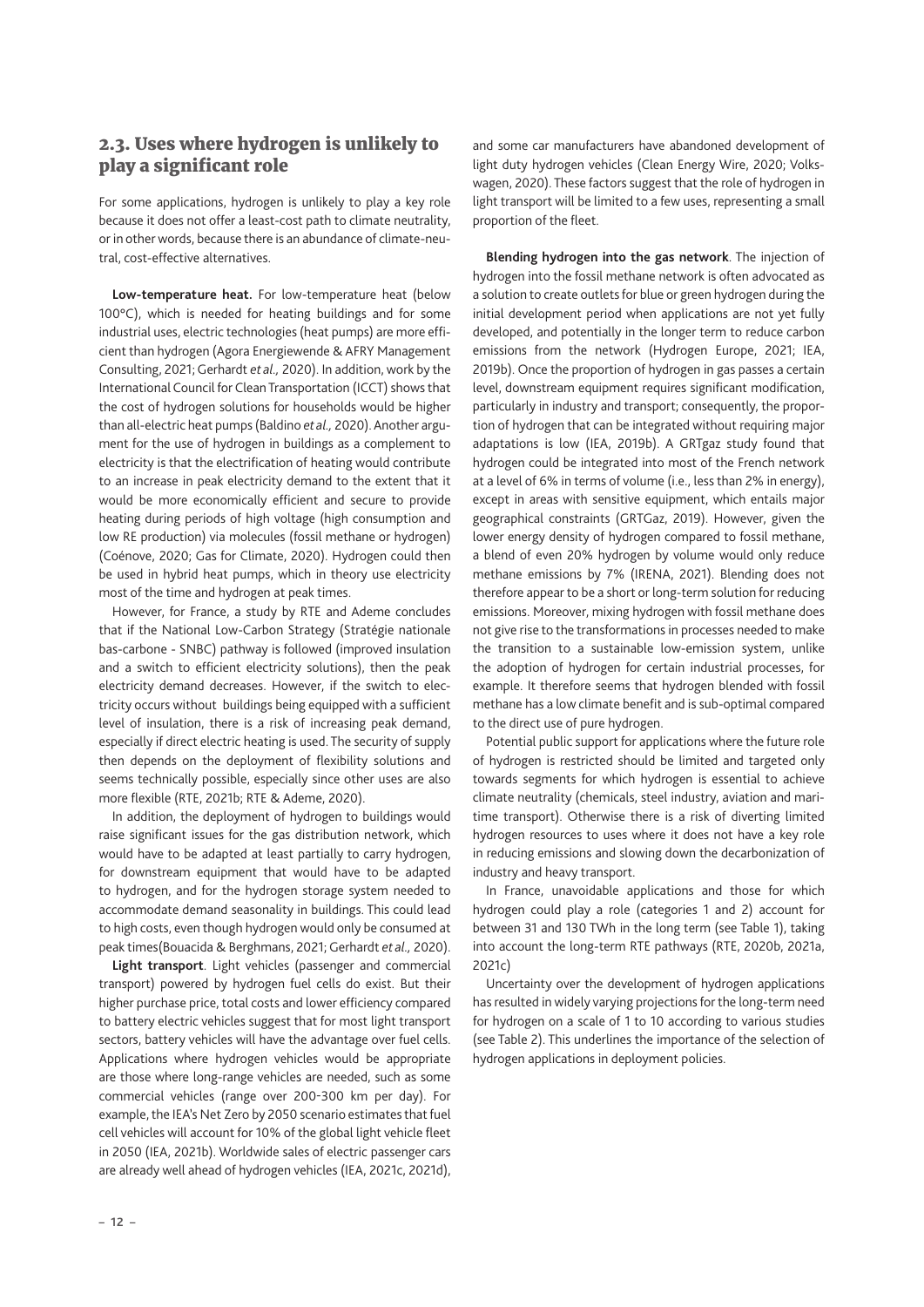<span id="page-12-0"></span>**TABLE 2.** European hydrogen demand by 2050 according to different foresight studies.

| Study                                                                                                                            | <b>European demand by 2050</b> |
|----------------------------------------------------------------------------------------------------------------------------------|--------------------------------|
| No-regret hydrogen (Agora Energiewende<br>& AFRY Management Consulting, 2021)                                                    | 270 TWh                        |
| European Commission, pathways to<br>1.5°C, 1.5LIFE and 1.5TECH (European<br>Commission, 2018b)                                   | 710-790 TWh                    |
| Bruegel (Mcwilliams & Zachmann, 2021)                                                                                            | 295-2 080 TWh                  |
| Gas for Climate - Accelerated<br>Decarbonization Pathway (used for the<br>European Hydrogen Backbone) (Gas for<br>Climate, 2020) | 1.710 TWh                      |
| Hydrogen4EU (IFP Energies nouvelles et<br>al., 2021)                                                                             | 3.300 TWh                      |

Source: adapted from Bouacida & Gagnebin (2021)

Estimating the level of hydrogen consumption needed to achieve climate neutrality is key to identifying the transformations required throughout the energy system, primarily the hydrogen supply parameters and the hydrogen infrastructure needs.

# 3. HYDROGEN PRODUCTION FOR CLIMATE NEUTRALITY: MAJOR **LIMITATIONS**

Hydrogen is therefore crucial for the decarbonization of certain industrial uses and long-distance transport. The production of hydrogen by electrolysis and with CCS is not currently very developed, and fossil hydrogen is mainly produced on certain industrial sites (notably in refineries and the chemical industry), often as a co-product. For these uses to develop and deliver the expected emissions reductions, the supply of hydrogen must meet climate, industrial and techno-economic conditions. This section aims to understand the main parameters of hydrogen supply for climate neutrality and to identify the conditions for their realization.

# 3.1. Hydrogen supply with a low greenhouse gas footprint

While hydrogen does not emit  $CO<sub>2</sub>$  when burned, its production can generate high GHG emissions. Most hydrogen produced today is derived from steam methane reforming of fossil methane. This process is relatively emission-intensive; for example, hydrogen production is responsible for 900 Mt of  $CO<sub>2</sub>$  emissions per year, or about 2% of global emissions (IEA, 2019b). For blue or electrolytic hydrogen to sustainably reduce GHG emissions, it must have sufficiently low life-cycle GHG emissions.

Hydrogen can be produced from electricity and water using the electrolysis process. The main parameter that defines the carbon content of this hydrogen is the electricity used. If this electricity is renewable, the hydrogen is renewable, and sometimes called green hydrogen. Today, electrolysis has a very limited capacity worldwide (300 MW by mid-2021, (IEA, 2021a)) and its potential will depend in part on strategic choices regarding end uses and also the low-carbon electricity resources that are available for hydrogen production, see 3.3 (IEA, 2021a).

Carbon capture and storage technologies could enable the production of blue hydrogen from fossil methane. Given that fossil methane resources are abundant and that gas transport infrastructure is already well developed in Europe, blue hydrogen could theoretically increase the potential for low-carbon hydrogen compared to a scenario where hydrogen is produced by electrolysis only, provided that the economic, environmental, technological and acceptability conditions are met to develop  $CO<sub>2</sub>$  storage and transport capacities within the relevant timeframe (see Section 2.2).

The production of blue hydrogen results in GHG emissions at various stages, as illustrated in **Figure 4**: methane is emitted during its production and transport,  $CO<sub>2</sub>$  is emitted during methane reforming (even if some of it is captured), and  $CO<sub>2</sub>$  and/or methane is emitted in the production of the electricity consumed to capture the  $CO<sub>2</sub>$ . If SMR (steam methane reforming) is used, energy is also consumed to provide heat and pressure, and these emissions are not necessarily captured (Gorski *et al.,* 2021; Howarth & Jacobson, 2021).

It appears that hydrogen production reliant on CCS will not be a massively available technology in a carbon-neutral system. For this to happen, methane emissions from the fossil methane supply chain would have to be almost zero,  $CO<sub>2</sub>$  capture facilities would have to capture all production-related emissions, and sufficient  $CO<sub>2</sub>$  storage capacity would have to be available, even though those facilities are also used for "unavoidable" emissions from industrial processes, while there are potentially zero-emission alternatives for hydrogen through electrolysis.

Nevertheless, it is theoretically possible for hydrogen produced from fossil methane and CCS to play a transitional role. If so, the associated conditions in terms of GHG emissions must be examined.

Today, a threshold of 3 kg  $CO<sub>2</sub>$  eq/kg H2 of life-cycle GHG emissions has been defined for hydrogen to be considered "sustainable" in the European taxonomy that came into force on 1 January 2022 (European Commission, 2021a).

The production of blue hydrogen at a level compatible with the European taxonomy, or at even lower levels as announced by certain industrial projects (Gorski *et al.,* 2021), requires substantial reductions in its life-cycle emissions compared to the current situation, as illustrated in **Figure 5**. This decrease would be related to a significant reduction in methane leakage along the fossil methane supply chain

\ and a significant increase in the capture rate during reforming, possibly through the adoption of autothermal reforming (ATR) instead of steam methane reforming (SMR) (Bloomberg NEF, 2020; Howarth & Jacobson, 2021). It is also essential that  $CO<sub>2</sub>$  leakage during transport and storage is minimized, which requires, among other things, effective detection and monitoring of old oil and gas reservoirs used for  $CO<sub>2</sub>$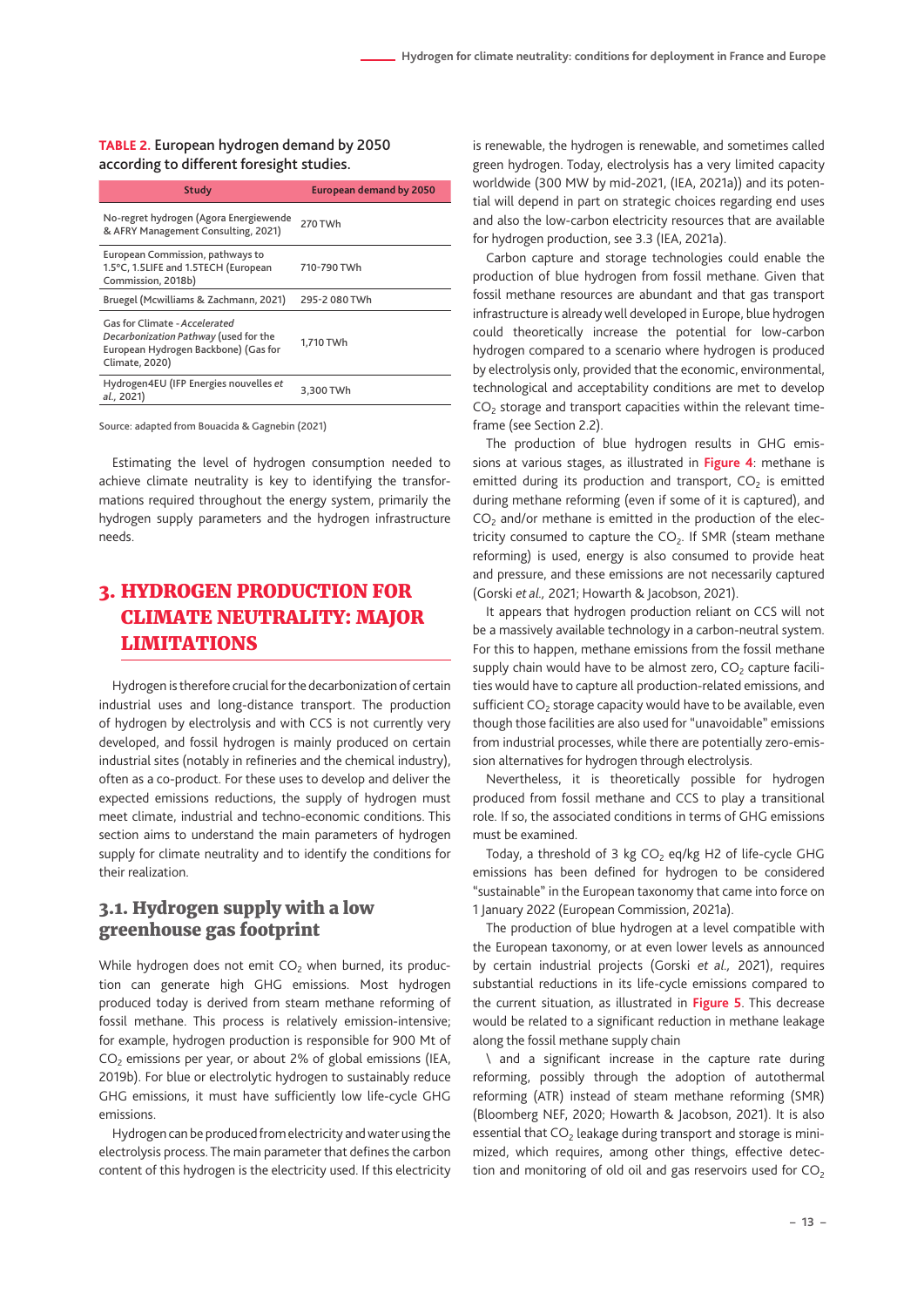

<span id="page-13-0"></span>**FIGURE 4.** Life-cycle GHG emissions of blue hydrogen



Source: based on Gorski et al. (2021).

(Alcalde *et al.,* 2018).Hydrogen produced by electrolysis, on the other hand, is compatible with the taxonomy threshold and emits less than blue hydrogen when most of the electricity is obtained from nuclear or renewable sources, as is the case with the average French electricity mix, but is not yet the case at the European level (**Figure 5**). Although the taxonomy threshold is 3 kg CO<sub>2</sub>/kg H2 today, this figure may be raised in future. It therefore seems desirable to favour hydrogen with the lowest carbon footprint as much as possible, i.e., that produced by electrolysis.

### 3.2. Blue hydrogen: a timing issue

From an industrial perspective, the installation of CCS on a facility producing hydrogen from steam methane is not self-evident: existing installations using SMR have a low capture rate and their location is not necessarily optimal in relation to  $CO<sub>2</sub>$ storage sites (European Hydrogen Backbone, 2021). In addition, there are only six commercial underground  $CO<sub>2</sub>$  storage facilities in the world today, including one in Europe (Alcalde *et al.,* 2018).

Furthermore, strong opposition throughout Europe from residents located near  $CO<sub>2</sub>$  storage sites projects justifies a preference for offshore reservoirs (Ademe, 2020; Gough *et al.,* 2014) which in Europe are relatively concentrated geographically in the North Sea (Poulsen *et al.,* 2014). To be used elsewhere on the European continent, a transport infrastructure for either hydrogen or  $CO<sub>2</sub>$  (by ship or pipeline) would therefore be necessary. The current state of the production chain and transport infrastructure suggests that the scaling up of blue hydrogen production would require significant industrial acceleration, through a planned and coordinated development of gas,  $CO<sub>2</sub>$ and hydrogen networks. However,  $CO<sub>2</sub>$  storage infrastructure projects have so far been characterized by high cancellation rates: Wang et al. estimate that 43% of CCU and CCS projects announced in the last 30 years have been cancelled, particularly large-scale projects. This high failure rate is thought to be related to the difficulty of securing private investment and the high risk associated with such investments (Karayannis *et al.,* 2014; Wang *et al.,* 2021).

While work on the future role of hydrogen as an energy carrier generally concludes that electrolytic hydrogen will play a dominant role in the long term, visions of the role of blue hydrogen over the next three decades are very mixed. While Hydrogen4EU anticipates blue hydrogen consumption of between 230 and 500 TWh for the EU27 in 2050 (out of a total consumption of 3,300 TWh), Agora Energiewende estimates that in 2050 none of Europe's 270 TWh demand (considering only uses as a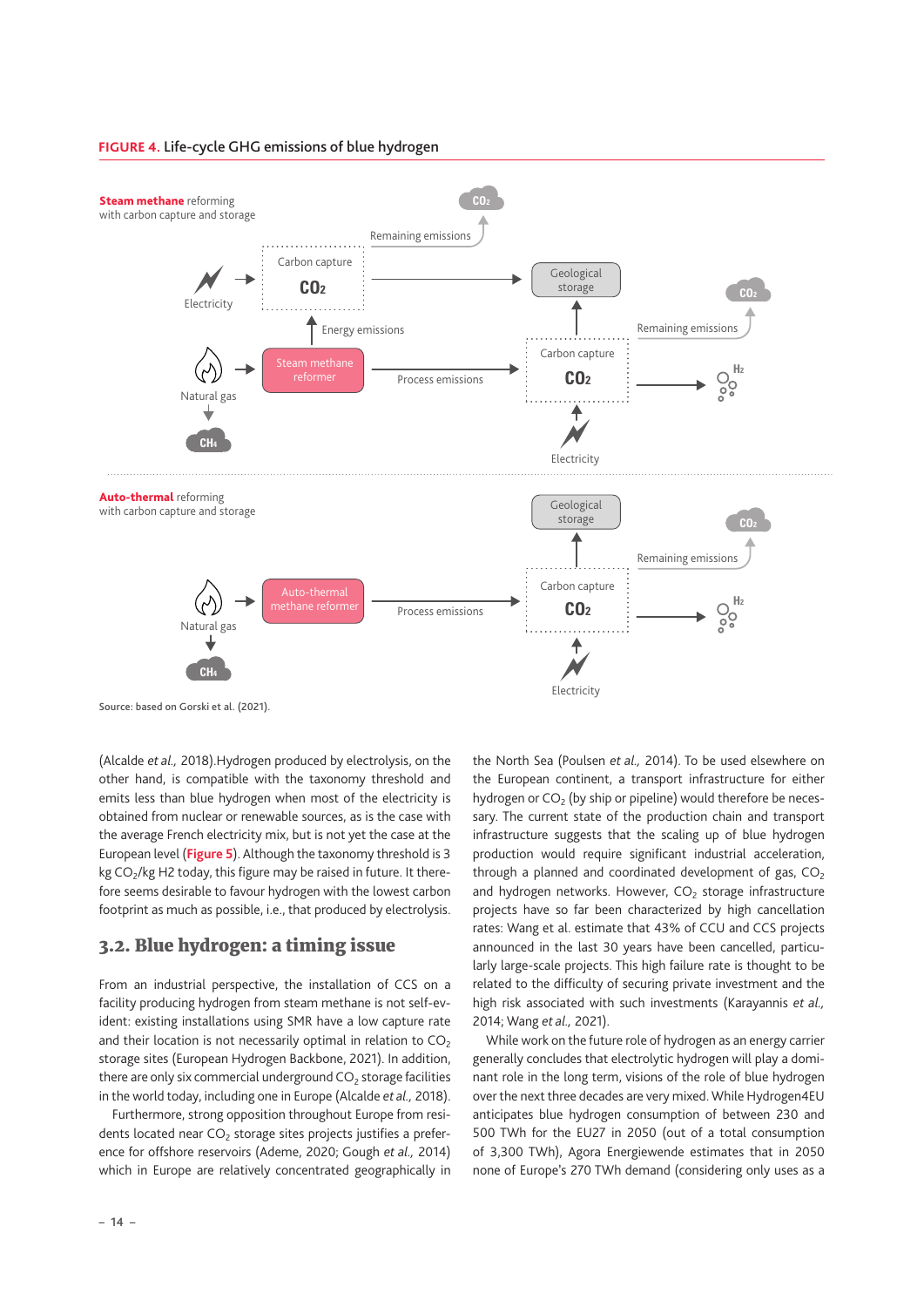

#### <span id="page-14-0"></span>**FIGURE 5.** GHG emissions during blue hydrogen production through SMR or Autothermal reforming (ATR)

In "Blue SMR – today", 85% of process emissions are captured. "Blue SMR - potential best" corresponds to a capture rate of 95% for process emissions, and 65% for energy emissions; the electricity used for capture is zero-carbon (emission factor at 0 kg CO2/kWh). "Blue ATR - potential best" is a process emissions capture of 95% and zero carbon electricity. The low estimate of methane emissions corresponds to a leakage of 0.2% of methane consumed, and the high estimate corresponds to leakage of 3.5%. The global warming potential (GWP) of methane used is the reference used by the IPCC, i.e. 34 kg CO2eq/kg CH4 over a 100-year horizon.

Source: IPCC (2013), Howarth & Jacobson (2021), Spath & Mann (2001).

feedstock in the industrial sector) will be met by blue hydrogen, even though it will be used until 2030 (Agora Energiewende & AFRY Management Consulting, 2021; IFP Energies nouvelles *et al.,* 2021).

The investment choices for blue hydrogen must be put in perspective with its transitional character and with the risk of stranded assets. If blue hydrogen infrastructure was to become obsolete as early as the 2040s, would it be profitable in the 2020s to invest in production capacities for which the commercial feasibility of high CCS rates by 2030 have not yet been proven? What about hydrogen and  $CO<sub>2</sub>$  pipelines, which have a lifespan of about fifty years? The viability of the latter needs to be assessed in the light of possible future uses for electrolytic hydrogen and  $CO<sub>2</sub>$  derived from other sources. If blue hydrogen production is not as low in emissions as expected in a "transition" timeframe, there is a risk of locking in blue or grey hydrogen production capacity that is too carbon intensive to meet climate targets.

The availability of blue hydrogen resources could also justify the development of additional uses that are not a priority from a climate perspective during the transitional period, without longterm electrolytic hydrogen production being able to cover all of the uses in 2050, for example because of a slower than expected acceleration in the production of electrolysers or the installation of renewable or nuclear capacities.

Finally, consuming blue hydrogen means continuing to consume fossil methane, of which there are limited reserves in Europe, which raises geopolitical issues if gas is still imported. Between 385 TWh and 4,700 TWh of fossil methane would be needed if all hydrogen consumption in 2050 were supplied by blue hydrogen, depending on whether a low or high estimate of demand is assumed, whereas proven reserves of fossil methane in Europe in 2021 are of the order of 21,000 TWh and the EU's current primary energy consumption of fossil methane is less than 3,500 TWh (Agora Energiewende & AFRY Management Consulting, 2021; EIA, 2021; IEA, 2017).

# 3.3. Electrolytic hydrogen: the challenge of access to low-cost renewable or nuclear electricity

For climate reasons, the hydrogen consumed in France and Europe will have to come mainly from electrolysis fuelled by renewable and nuclear electricity, depending on the electricity mix decisions of the various Member States (Section 3.1). It is therefore necessary to study the conditions under which this pathway can satisfy demand in 2030 and 2050, and the costs associated with these volumes in comparison with alternative energy carriers (fossil or not). Analyses of the parameters of adequacy between supply and demand form the basis of possible support policies in the short and long terms.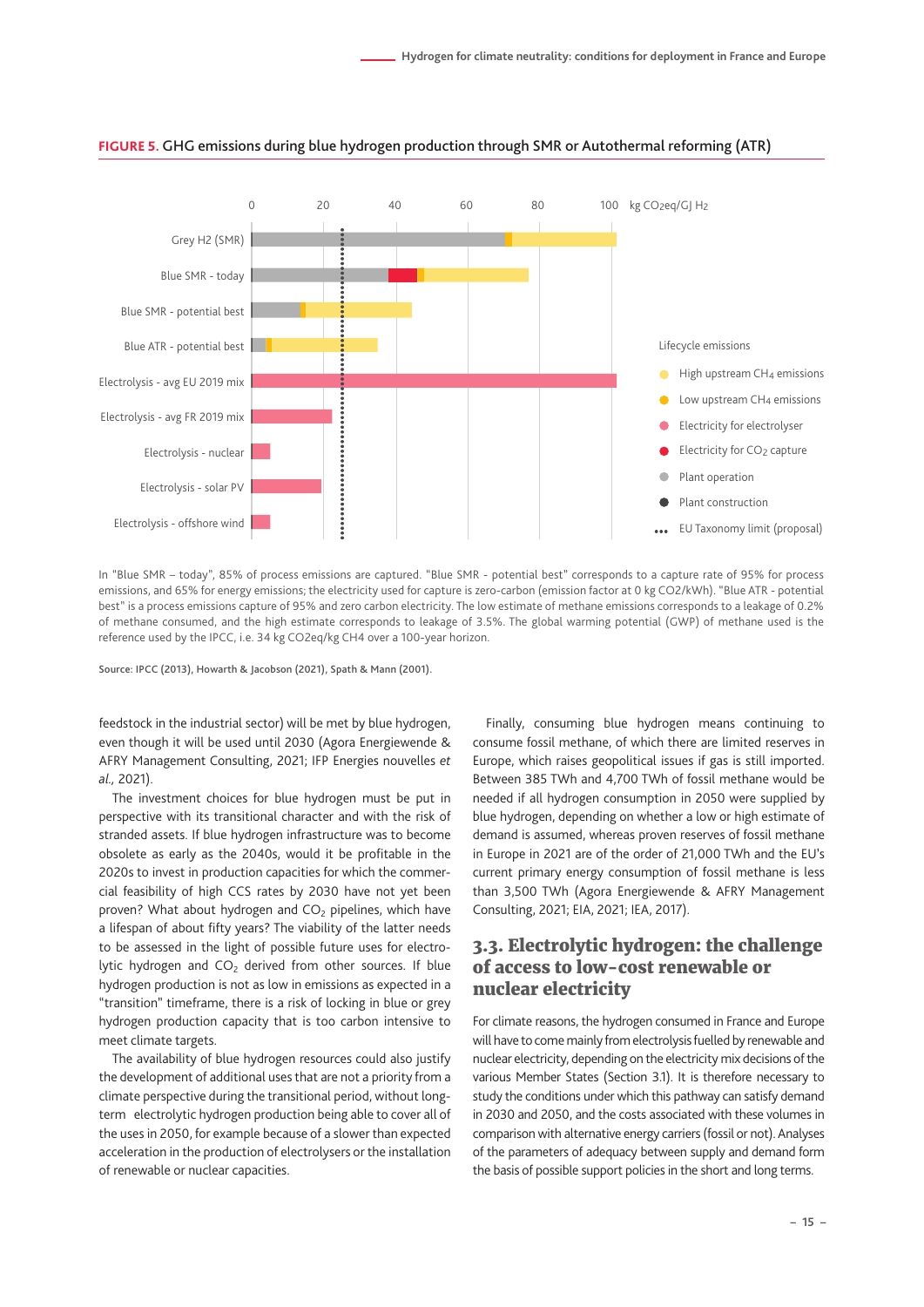

#### **FIGURE 6.** Cost of electrolysers until 2050 following a conservative or optimistic scenario, according to BNEF (2020), IRENA (2020), IEA (2021b).

Sources: BNEF, IRENA et IEA.

The cost of electrolytic hydrogen is essentially the investment cost of the electrolyser and the cost of electricity. Most technical studies concerning the evolution of the cost of electrolysers assume a significant decrease in the next decade, provided that the hydrogen market develops, see **Figure 6** (Bloomberg NEF, 2020; IEA, 2021b; IRENA, 2020). This decrease would mainly come from the standardization of electrolyser production and an increase in module size, which would make it possible to achieve significant economies of scale (IRENA, 2020). An important prerequisite for these reductions is large-scale electrolyser deployment.

Unlike fossil fuels, the cost of hydrogen varies greatly depending on the source and location of the electricity used, which in the case of renewable electricity defines the load factor of the electrical generator.

Although some electrolytic hydrogen can be derived from renewable or nuclear surpluses and thus contribute to the supply-demand balance, this method of production would only supply a fraction of the requirement for the decarbonization of applications (RTE, 2021b). Therefore, the deployment of hydrogen for climate neutrality requires dedicated electricity production capacity (even if linked to the general grid).

**Figure 7** shows the cost of electrolytic and blue hydrogen, with electricity (1) highly available but moderately expensive (at the "target" cost for the new EPR programme in France), (2) less available but cheaper, with a high load factor corresponding to solar from southern Europe or North Africa for example, with hydrogen pipeline transport costs, (3) with an even lower load factor and more expensive electricity, for example solar in France. **Figure 7** also shows the costs of fossil fuels that hydrogen aims to replace (hydrogen from fossil methane, fossil methane, oil and coal) according to the European reference scenario based on modelling with PRIMES among others (European Commission, 2021c).

The cost parity with the fossil fuels that hydrogen is intended to replace is not a given, even in the long term, and only relates to hydrogen based on inexpensive renewable electricity: while oil and hydrogen from fossil methane without CCS become more expensive as early as the 2030s, coal remains much cheaper in 2050, whereas fossil methane only reaches a cost level close to that of hydrogen by electrolysis after 2045 (excluding taxes), see **Figure 7**. This calls for demand-side support to encourage the uptake of hydrogen in applications where it is needed for decarbonization, and underlines the importance of supply-side policies (including  $CO<sub>2</sub>$  taxes) to ensure the long-term competitiveness of hydrogen with respect to fossil alternatives.

It also means that hydrogen cost is closely linked to volume: "cheap" hydrogen is derived from cheap, possibly imported, renewables, available in limited quantities. A strategy of developing uses "with alternatives" (HGVs, high temperature heat, thermal electricity generation), which correspond to very large volumes of hydrogen, would then have to rely on available but "more expensive" hydrogen. The massive development of new end uses will thus lead to an increase in average production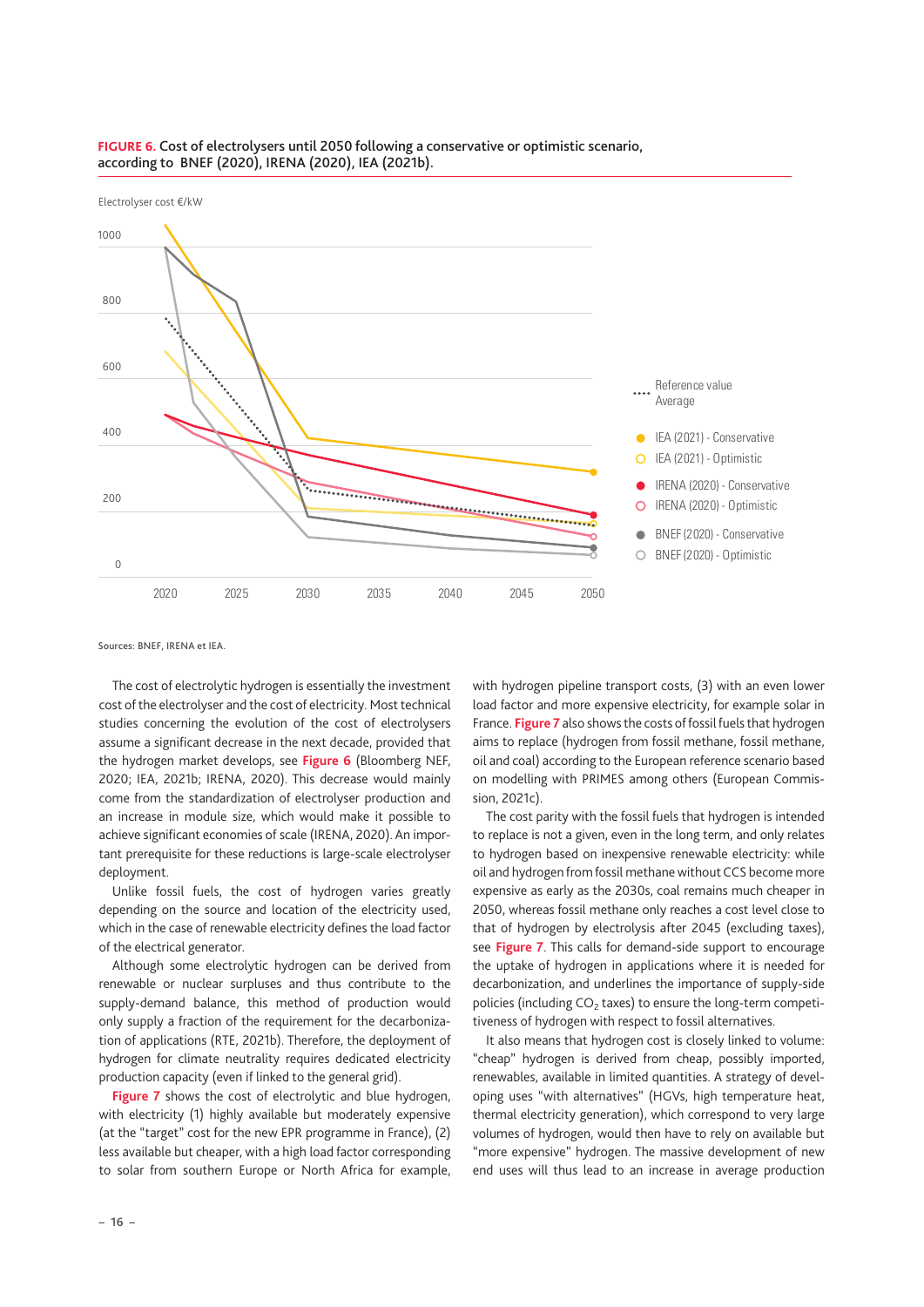

#### **FIGURE 7.** Cost of electrolytic and blue hydrogen and fossil alternatives (oil, natural gas, hydrogen from natural gas and coal)

Sources:

Average electrolyser cost BNEF (2020), IRENA (2020), IEA (2021b), electrolyser efficiency from 67% in 2019 to 80% in 2050 (Agora EW, 2018). Cost of hydrogen by natural gas without CCS: IEA (2019c). Cost of hydrogen by natural gas + CCS: Agora Energiewende & AFRY (2021). Interest rate at 10% for electrolysis and fossil methane + CCS, at 5% for fossil methane without CCS. Emissions factor for fossil methane + CCS hydrogen at 1.61 kg CO2/kg H2, assuming steam reforming with 95% process emissions capture, 65% energy emissions capture and fully decarbonized electricity, and ignoring methane leakage, based on Spath & Mann (2001) and Howarth & Jacobson (2021). CO2 price of €70/tCO2 in 2020, €100/t CO2 in 2030, €200/t CO2 in 2050. Cost of transport from Algeria and the North Sea by pipeline based on Gas for Climate (2019) assumptions, presuming half of the pipelines are renovated natural gas pipes and half are new. Cost of oil, natural gas and coal from the European Commission's reference scenario (European Commission, 2021c).

costs, making it more difficult for hydrogen to penetrate into key industrial applications and long-distance transport without a zero-emission alternative. Strategic planning to compare options for these applications and possible demand support policies must take into account this prioritization of supply options.

Even during a transition period, the blue hydrogen option is not competitive with fossil fuels: its cost follows that of fossil methane and remains much higher than oil (**Figure 7**).

To ensure the availability of renewable or nuclear electricity resources for electrolysis in the long term, political decisions on the sizing of the electric vehicle fleet must today give consideration to future hydrogen demand, even if the sector is currently underdeveloped, given the construction time for certain infrastructure. For example, up to fifteen years can elapse following the decision to build a new nuclear reactor before its commissioning (SFEN, 2019).

An alternative proposal, discussed in Section 5, is to import part of the hydrogen demand, which would reduce the demands on the domestic electricity system. This option raises a number of infrastructural, techno-economic, geopolitical and environmental issues.

Our analysis therefore shows that the prices and volumes of electrolytic hydrogen are highly variable according to the costs and volumes of renewable and nuclear electricity, of which only a part of the supply (very sunny or windy areas) compete with fossil fuels in the absence of specific regulations. This reinforces the need to prioritize hydrogen applications and calls for both supply and demand policies to ensure that hydrogen is effectively used to decarbonize key sectors. Furthermore, the deployment of hydrogen is closely linked to that of renewable and nuclear electricity resources, for which reason public and industrial strategies for both must be designed in conjunction.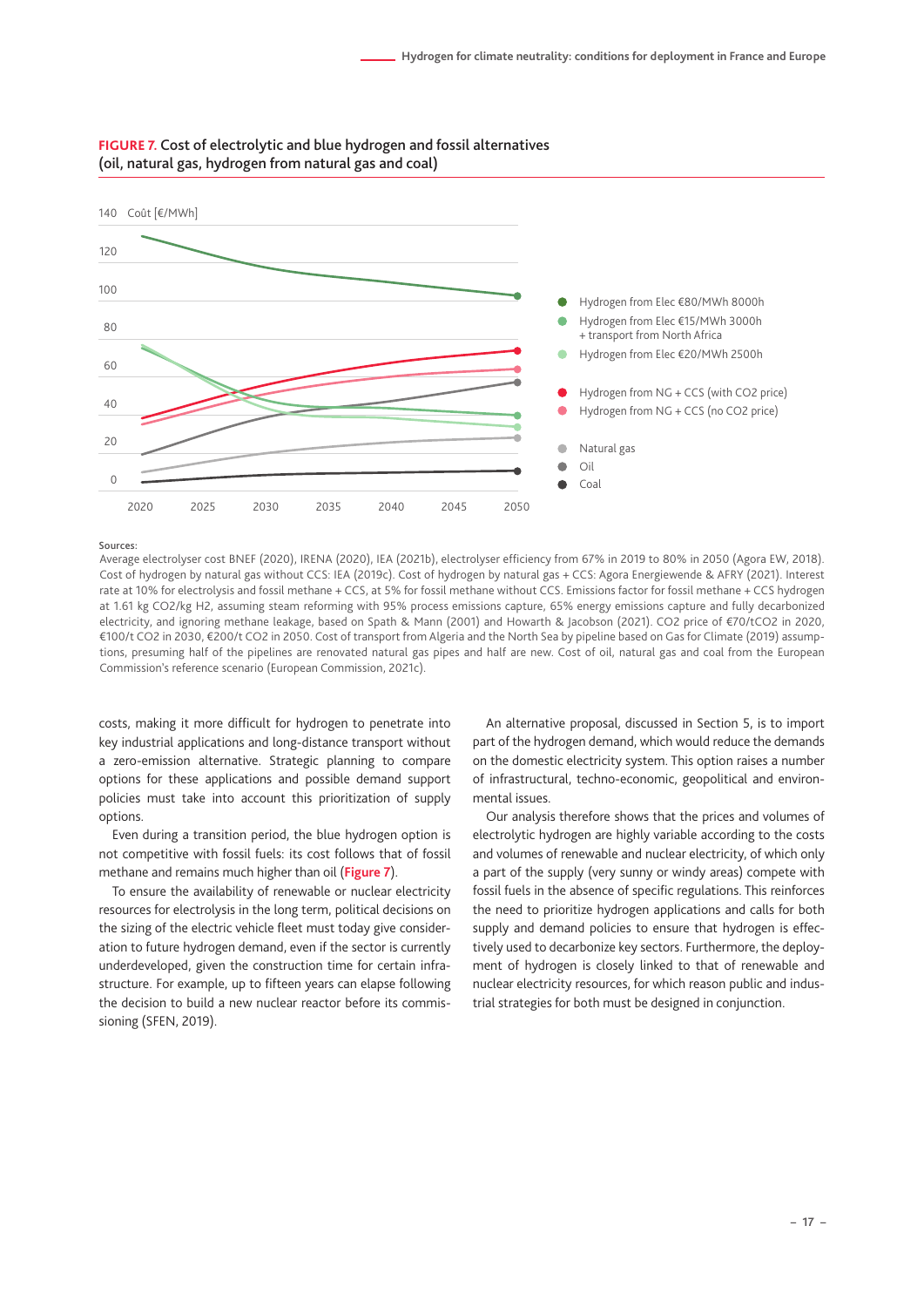# <span id="page-17-0"></span>4. DRIVERS FOR MEDIUM AND LONG-TERM HYDROGEN INFRASTRUCTURE NEEDS AND THEIR IMPLICATIONS FOR ENERGY INFRASTRUCTURE

Today, very little hydrogen transport infrastructure exists: only 4,500 km of pipelines are operated worldwide, including 303 km in France, used mainly by hydrogen producers (Shell, 2017) to serve industrial consumers. Large-scale storage has barely been developed (IEA, 2019b) because consumption and production are currently stable and predictable over time, and fossil methane storage is more available.

European strategies favour the development of hydrogen usage in clusters in an initial phase: concentrating hydrogen activities in geographical areas with (1) sites where long-term hydrogen demand is relatively certain (such as industrial sites or ports), (2) promising hydrogen production potential (due to the availability of renewables, nuclear or fossil methane resources and carbon sequestration sites or location on import routes), and (3) hydrogen storage locations to manage seasonal variations in hydrogen production and consumption. This makes it possible to increase hydrogen volumes without having to develop a large infrastructure from the outset (European Commission, 2020; IEA, 2019b; MTE, 2020) and thus avoid stranded costs. A study commissioned by Agora Energiewende identifies areas where the

establishment of a hydrogen transport infrastructure would be a "no-regret" investment in the long term, defined as areas with a relatively large demand in 2030 and 2040 and more than 3 TWh in 2050, and where the establishment of a transport infrastructure would be economic in at least three of the four supply scenarios considered (varying degrees of blue or green), as shown in **Figure 8**. For example, such a hydrogen cluster could be developed in an area encompassing Dunkirk, part of Belgium, the Netherlands and Germany, and where (private) hydrogen transport pipes are already in place and could be improved (Agora Energiewende & AFRY Management Consulting, 2021; Creos *et al.,* 2021).

While investment in infrastructure by 2030 at the industrial cluster level may seem strategic, the issue of linking these clusters together in the longer term to form a trans-European hydrogen transport network, as explored by European gas network operators in their European Hydrogen Backbone study, is open to debate (Creos *et al.,* 2021). While German, French and Spanish hydrogen plans remain short on detail on the subject, the EU strategy points out that demand for a trans-European hydrogen transport network would emerge after 2030 (BMWi, 2020; European Commission, 2020; MITECO, 2020; MTE, 2020). In Germany, some of the fifteen or so infrastructure projects pre-selected by the government to receive public funding under the hydrogen IPCEI (important projects of common European interest) aim to link industrial clusters between the northwest and east of the country (National Government Germany, 2021). Foresight studies looking at the development of hydrogen infrastructure are underway in other European countries.



**FIGURE 8.** "No-regret" zones for hydrogen infrastructure to supply non-energy industrial demand for hydrogen in 2050

Source: Agora Energiewende & AFRY Management Consulting (2021).

*AFRY analysis. © 2020 Mapbox © OpenStreetMap.*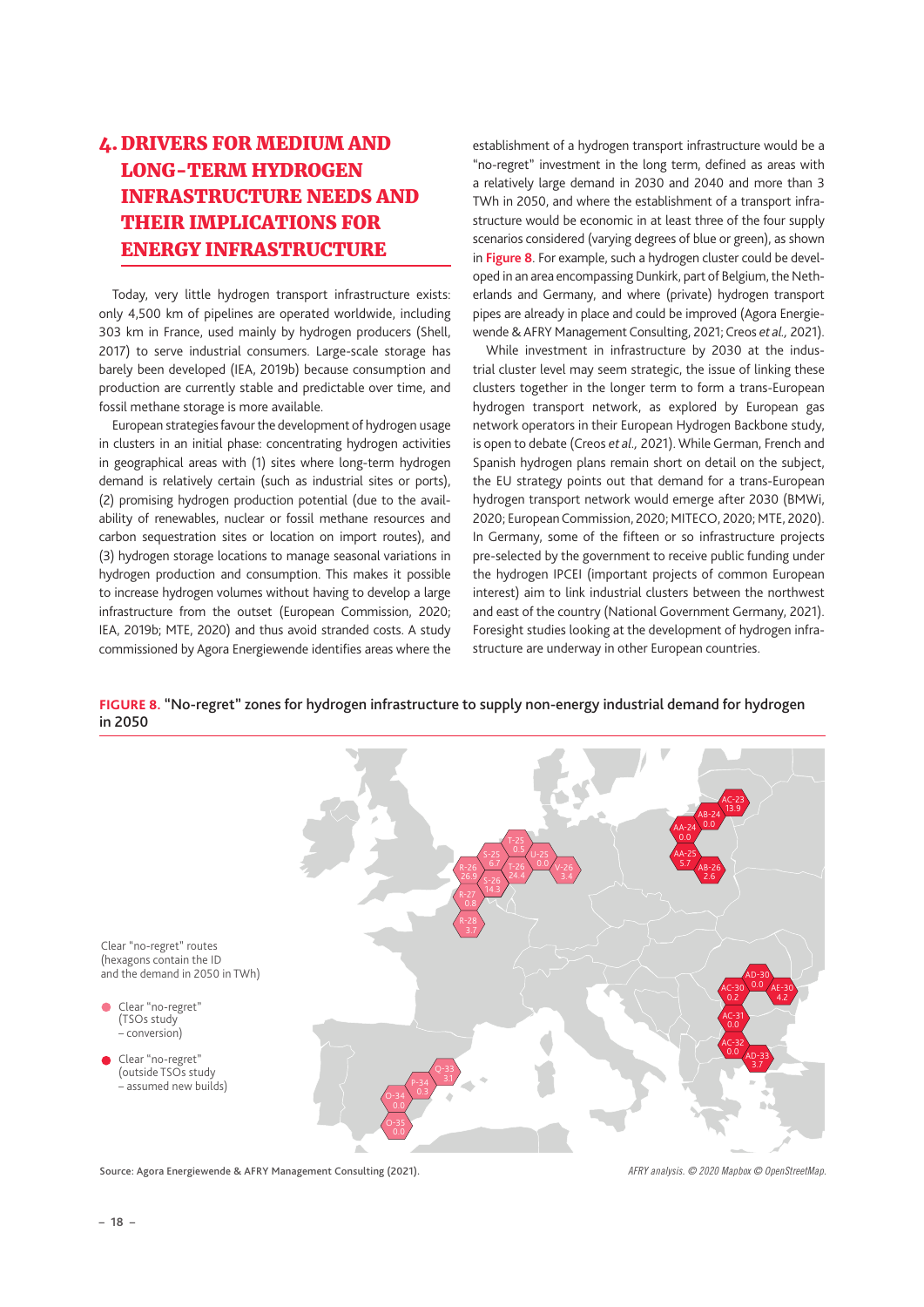<span id="page-18-0"></span>The timing of development is the key issue here: if the transport infrastructure is implemented when the volumes of hydrogen transported are low, there is a risk that the investments will not be profitable; conversely, a "lack" of transport infrastructure could theoretically limit the supply of hydrogen and therefore slow down the decarbonization of key uses or require more expensive sources (European Hydrogen Backbone, 2021).

The advantage of a hydrogen backbone would be to make its supply more flexible and to reduce its production costs by using larger-scale production in sites where renewables, nuclear power or fossil methane are cheap in Europe and in connected countries, and to envisage the creation of a European hydrogen market. Such a network would also enable a generalization to include a wider array of uses, such as HGV transport (potentially a priority, see Section 3.2). But the investments required would be significant, even if we rely on the conversion of part of the methane network. The European Hydrogen Backbone study estimates €43 to 81 billion of investment by 2040 (Creos *et al.,* 2021).

The high degree of uncertainty regarding the levels and locations of demand and the ways in which hydrogen will be produced complicates the task of assessing infrastructure needs. Technical studies by European gas and electricity network operators are underway in several Member States and at the European level. In this context, it is important to identify the fundamental drivers for the deployment of hydrogen infrastructure, as it impacts the need for electricity and gas infrastructure, and also influences certain hydrogen applications. Three dimensional parameters are described below.

# 4.1. CO<sub>2</sub> or long-distance hydrogen infrastructure needed for the development of blue hydrogen

If emissions from blue hydrogen production are significantly reduced and it is developed in the EU as part of a transitional phase, a long-distance transport infrastructure for  $CO<sub>2</sub>$  or hydrogen will be needed, using either pipelines or sea transport, to facilitate  $CO<sub>2</sub>$  storage and to distribute hydrogen for use (see Section 2.2). The hydrogen storage infrastructure to be developed would probably be of a smaller scale, as the existing fossil methane storage infrastructure can absorb fluctuations in demand for steam reforming.

Hydrogen production from fossil methane also raises issues for the fossil methane infrastructure. A substantial proportion of the hydrogen transport infrastructure could be made up of refurbished fossil methane pipelines (Artelys, 2020; Creos *et al.,* 2021; IFP Energies nouvelles *et al.,* 2021). There may be competing demands on existing pipeline networks for fossil methane transport and their modification to transport hydrogen (Artelys, 2020). The Energy Transitions Commission study highlighted the fact that whether or not CCS can be realized in the vicinity of sites of hydrogen demand will be a key parameter in hydrogen/fossil methane competition (Energy Transitions Commission, 2021a).

# 4.2. Development of the electricity mix and electrolysis production methods will influence the need for hydrogen transport and storage infrastructure

The demand for hydrogen storage and transport infrastructure is strongly determined by developments in the electricity system, in particular the share of variable renewables in the mix.

Firstly, this means that the capacity of thermal power plants operating partly on hydrogen and that ensure supply during periods of stress (low electricity production and/or high demand) are more important to ensure flexibility on an interweekly, inter-seasonal and inter-annual scale (RTE, 2021a), see Section 3.2. For the mobilization of biogas or hydrogen power plants to ensure security of supply, it is essential that the fuel is available quickly. For hydrogen this means that the correct sizing of storage infrastructure is particularly important. Furthermore, there is a necessity for either production and storage sites to be located near to thermal power plants, which is not always straightforward given the uneven territorial distribution of salt caverns (Bloomberg NEF, 2020; Le Duigou *et al.,* 2017; Tlili *et al.,* 2019), or for a relatively dense hydrogen transport infrastructure to be established. If necessary, to ensure the security of supply it could be beneficial to pool hydrogen storage resources at the European level via interconnections (RTE, 2021a).

In addition, an electricity mix with greater dependency on variable renewables means more variability in hydrogen production over time, as electrolysers will not be in operation when renewable and nuclear generation is insufficient and supply is based on fossil or decarbonized thermal (RTE, 2020b), whereas hydrogen demand in industry and transport is relatively predictable and not particularly seasonal. Hydrogen supply may therefore require enhanced transport and storage infrastructure.

Security of electricity supply and hydrogen considerations could therefore justify the establishment of a hydrogen network connecting industrial demand clusters, especially in the case where the electricity mix relies heavily on variable renewables. Given the low load factor of these hydrogen-fired power plants (see Section 3.2) – around 10% in France according to RTE scenarios – and the cost of developing a hydrogen infrastructure, the assessment of electricity mix choices must also include the implications for the hydrogen network. The analysis of the links between hydrogen production and infrastructure requirements highlights the need for concerted planning of the electricity, hydrogen and methane networks to ensure the optimization of costs and resilient supply .

## 4.3. Long-distance road transport, a diffuse need that can impact the development of hydrogen infrastructure

The role of hydrogen in heavy goods road transport may also become a driver for the development of the long-term hydrogen infrastructure. The level at which hydrogen would be used for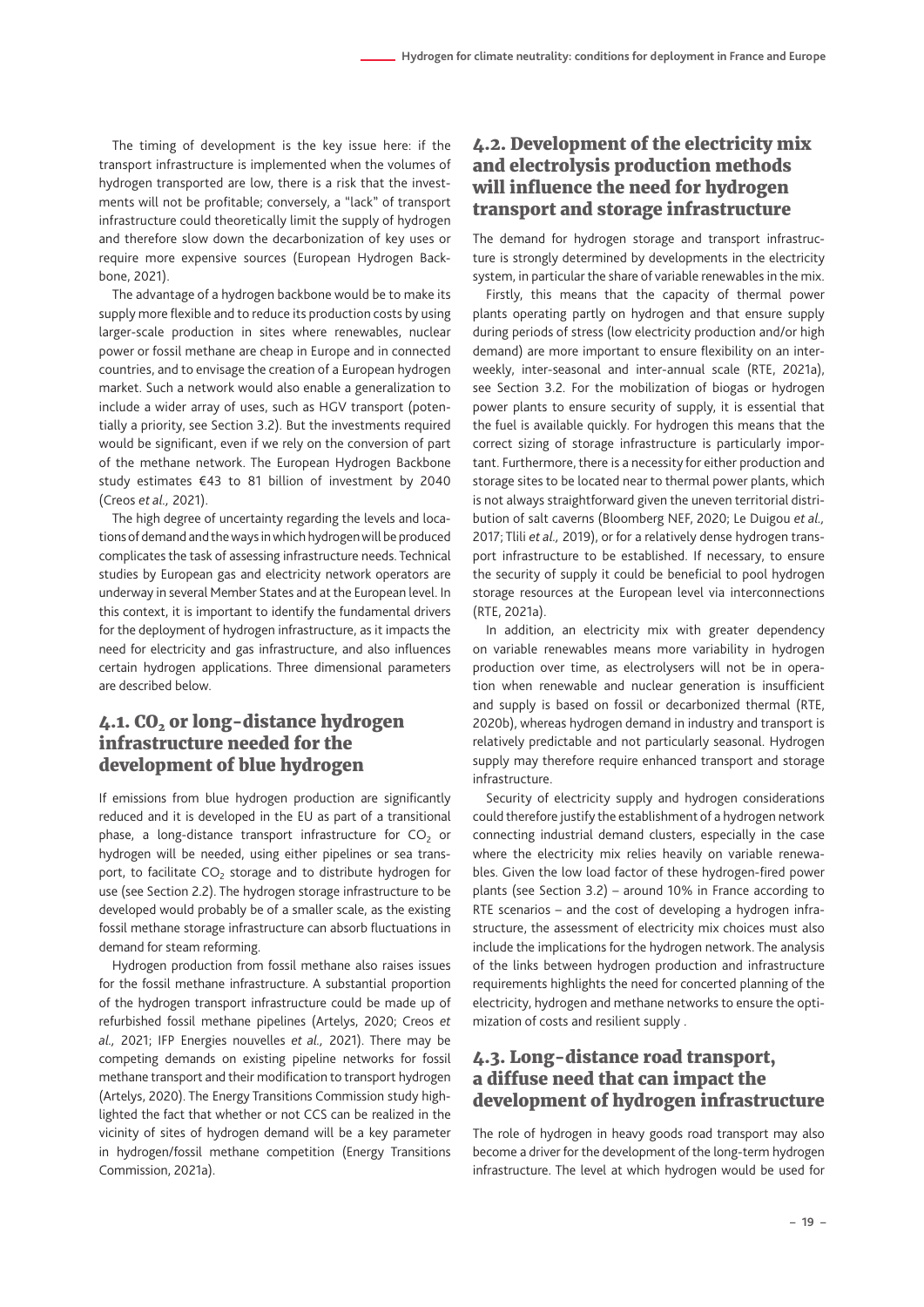<span id="page-19-0"></span>heavy duty vehicles is still an open question and its development will depend on long-term political strategies, as well as on industrial dynamics and investments at the local level (see Section 3.2).

Since industrial hydrogen users and electricity production are relatively spatially concentrated, the hydrogen infrastructure could be rather limited if confined to these sectors (see above).

On the other hand, if long-distance HGVs, especially those travelling across Europe, also use hydrogen, a relatively dense fuelling infrastructure would be needed. For example, the European Commission's proposal for a revision of the Alternative Fuels Infrastructure Regulation sets a target (still under discussion) to equip the entire road component of the Trans-European Transport Network (TEN-T) with compressed hydrogen stations, with a capacity of at least 2 t/day every 150 km by 2030 (European Commission, 2021e).

Hydrogen stations could be supplied by on-site electrolysers, pipelines or HGVs. The costs of these solutions depend on the hydrogen transport distances, the transported quantities and the need for hydrogen transport infrastructure elsewhere (see **Figure 9**). For low volumes, HGV transport of liquefied or compressed hydrogen would be the cheapest option, while higher volumes could economically justify transport by pipeline. It is likely that a variety of solutions will be proposed in the first instance. If hydrogen refuelling stations were included in a hydrogen pipeline network, a significant geographical extension of the hydrogen transport network compared to a "no regrets" network might be required.

If so, the heavy transport sector could be a "swing" segment of the hydrogen transport infrastructure. The appropriateness of deploying hydrogen in the road transport sector should therefore be considered in light of the costs of extending the hydrogen network, as well as the importance of path dependencies in the transport sector.

## 4.4. Imports could justify cross-border connections

Whether or not hydrogen imports and exports are developed is a fundamental issue in assessing infrastructure needs.

Establishing cross-border connections would require the construction of long-distance hydrogen transport routes, i.e., a more extensive infrastructure than clusters alone. Hydrogen supply outside demand clusters could make more diffuse hydrogen uses competitive beyond industrial clusters, typically for road transport, or even motivate hydrogen deployment in sectors where it is not the best decarbonization solution with the amortization of infrastructure investments. The cost of such connections should be included in the opportunity studies of importing hydrogen-based carriers.



#### **FIGURE 9.** Cost of transporting hydrogen by volume transported, distance transported and means of transport

Note: figures include the cost of movement, compression and associated storage (20% assumes for pipelines in a salt cavern). Ammonia assumed unsuitable at small scale due to its toxicity. While LOHC is cheaper than LH<sub>2</sub> for long-distance trucking, it is less likely to be used than the more commercially developed LH<sub>2</sub>.

Source: Bloomberg NEF (2020).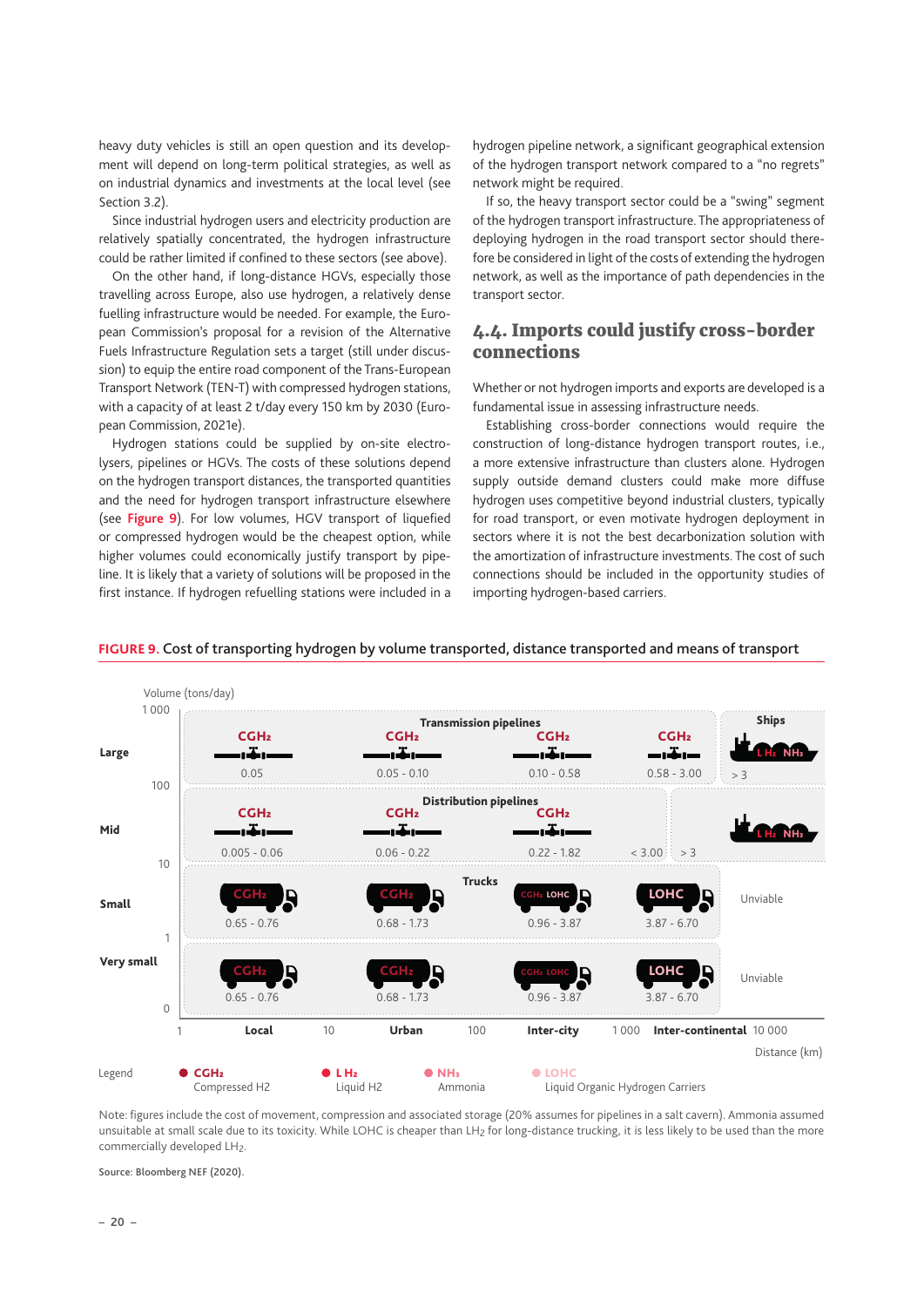<span id="page-20-0"></span>In addition, hydrogen import and export policies between European countries and with third countries should be subject to enhanced European cooperation to ensure security of supply and cost minimization.

Despite major uncertainties in terms of hydrogen demand, it is possible to identify key parameters for infrastructure development which can already be analyzed and discussed. In particular, the issue of hydrogen imports to the European continent, already explored by some political and industrial actors, raises important issues of economic optimization and environmental criteria.

# 5. IMPORTING HYDROGEN: ECONOMIC, INDUSTRIAL AND SUSTAINABILITY ISSUES

Increased availability of resources for low-carbon hydrogen production (renewable or nuclear energy resources, fossil methane and carbon sequestration) may make it attractive for European actors to import hydrogen or derived fuels produced outside the continent. Developing cross-border hydrogen trade with third countries would increase the available volumes of hydrogen or derived fuels and possibly lower their cost. In countries that could become exporters, the sale of hydrogen or derived fuels would be the means to develop an economic activity based on their comparative advantage in terms of resource availability. Thus, some countries would be able to export hydrogen due to surplus renewable energies (Chile, Australia, Maghreb, Namibia) or fossil methane (Norway, Algeria, Saudi Arabia, Qatar, Russia). Many of these countries are currently fossil fuel exporters, for which the development of a low-carbon hydrogen industry could replace an economic activity that will be greatly reduced in a world adhering to the Paris Agreement.

Today, there is a divergence of approaches between European countries on this issue. While France does not mention crossborder hydrogen trade in its strategy, Germany plans to import the majority of its consumption from within and outside Europe, while Spain and Portugal mention the possibility of exporting hydrogen to the rest of Europe (BMWi, 2020; DGEG, 2020; MITECO, 2020; MTE, 2020). The European hydrogen industry has set a target of building 40 GW of electrolysers in countries bordering the EU (North Africa and Ukraine) in addition to the 40 GW built in the EU (van Wijk & Chatzimarkakis, 2020).

For the EU, opening up to hydrogen imports raises the question of the impact of this measure on its degree of energy autonomy. Today, the majority of fossil fuels used in Europe are imported: in 2019 83% of fossil methane and 89% of petroleum products available in the European Union (EU28) were imported (Eurostat, 2021). According to the European Commission's scenarios compatible with a 1.5°C warming, a carbon-neutral energy system in 2050 would import almost zero fossil fuels, and the majority of molecules for end uses would be derived from hydrogen: nearly 20% of final energy demand, i.e., around 1,500 TWh (129 Mtoe) in 2050, compared with less than 10%

for their fossil counterparts, i.e. around 600 TWh (52 Mtoe) (European Commission, 2018b).

As a result, today's climate-neutral scenarios describe a decrease in energy imports by 2050: the share of imports decreases from 60% of primary energy consumption to around 25% in 2050 according to the European Commission's 1.5TECH and 1.5LIFE scenarios – which assume that all hydrogen or derived fuel is produced in the EU (see **Figure 10**). In the extreme hypothesis that hydrogen-derived molecules would be totally imported, then the share of primary energy consumed from imports would still decrease to around 35%. These figures could of course change as the use of hydrogen develops: some scenarios foresee consumption of around 3,000 TWh of hydrogen and its derivatives, almost double the estimate in the scenarios produced in 2018 by the European Commission (European Commission, 2018b; IFP Energies nouvelles *et al.,* 2021). However, it seems that the manufacture of hydrogen and possibly its processing in the EU would not be of sufficient magnitude to reverse the downward trend in the proportion of imports in the energy supply compared to the current situation.

 Moreover, supply security does not only depend on imports: the level of risk, reflected in part by the political and economic situation and the substitutability of the countries of origin, but also the trust relationships between countries, are also important parameters (Escribano, 2021; Wietschel *et al.,* 2020). Importing significant volumes of hydrogen and derived fuels requires enhanced cooperation between the countries involved, both to structure significant initial investments in production, transport and storage technologies, and to build trust. International standards for sustainability and traceability of hydrogen will also be needed. All of these dimensions must be examined in import opportunity studies and assessed from different perspectives (economic, industrial strategy and environmental impact) to make certain that they are the subject of political choices to ensure the commitment of EU countries.

### 5.1. Economic challenges of imported hydrogen and hydrogen derivatives

The decision to import hydrogen or other associated carriers is partly an economic one: in theory, it is a matter of taking advantage of situations where hydrogen production costs in an exporting country are sufficiently low compared to the importing country to offset transport costs.

Hydrogen can be transported over long distances, either in gaseous form through a pipeline, or liquefied in the form of ammonia and carried by ship, similarly to liquefied fossil methane (LNG) today, or bound to other molecules known as liquid organic hydrogen carriers (LOHC). While pipeline transport is cheaper over shorter distances as it does not require hydrogen processing, this option can become prohibitive on an intercontinental scale, as illustrated in **Figure 9**, and even more so if fossil methane pipelines are not already present (Bloomberg NEF, 2020). The capacity for ammonia transport and synthesis from hydrogen already exists, but conversion back to hydrogen is underdeveloped and could be costly. Ammonia can be used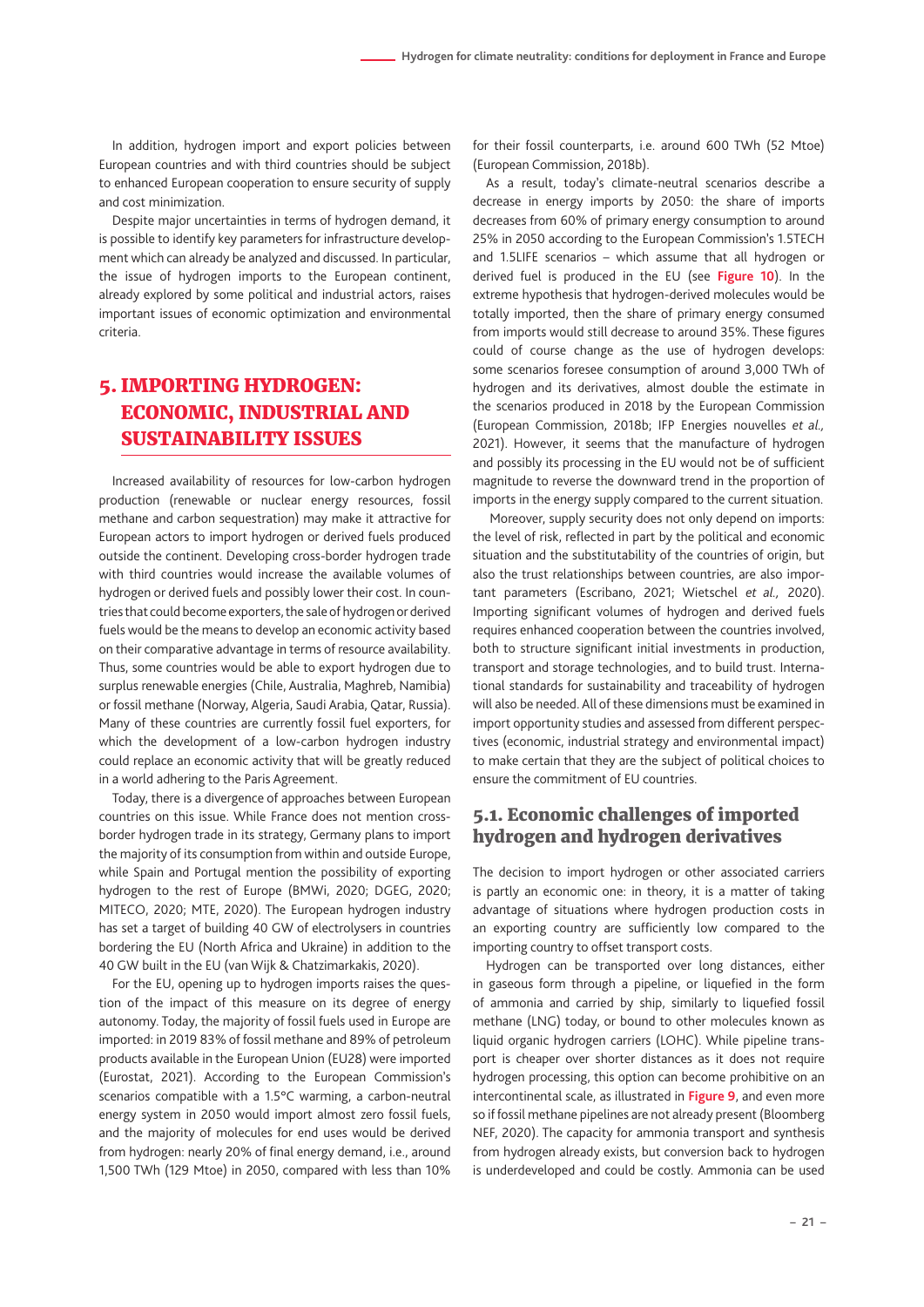

#### <span id="page-21-0"></span>**FIGURE 10.** Energy imports into the EU in 2015, 2030 and 2050 according to different scenarios

Adapted from the European Commission (2018). Note: imports of hydrogen and derivatives are assumed in this study and do not correspond to the European Commission's scenarios, which assume that all these fuels are produced in the EU.

directly in certain "priority" hydrogen applications, such as fertilizer manufacture or as maritime fuel (see Section 5.2), but also in other energy applications. Liquefied hydrogen can partly rely on liquefaction, regasification and transport capacities that are currently used for fossil methane, with some adaptations. The LOHC option is currently at an early stage of development. The economic trade-off between these options depends on the distance travelled and the volume transported, along with the presence or absence of LNG or ammonia industries and the end use of the hydrogen.

Regarding electrolytic hydrogen, the potential of a country's exportable hydrogen or derived carriers is subject to the availability of renewable or nuclear electricity resources, as is the case for domestic hydrogen, which calls for a significant development of electricity production capacities (see Section 3.3). Thus, taking renewable resources into account, a study by Fraunhofer IEE quantifies the total potential for exporting pure hydrogen by pipeline from Morocco and Tunisia by 2050 at 400 TWh/year (Gerhardt *et al.,* 2020), which could cover only a fraction of European needs depending on the level of demand (see Table 1). Economically, several studies suggest that there are situations in which import routes would be economically viable, provided that large-scale electrolysers and/or CCS infrastructure for blue hydrogen are deployed in exporting countries, as well as relatively long-distance hydrogen supply lines (Agora Energiewende & AFRY Management Consulting, 2021; Escribano, 2021; Hampp *et al.,* 2021; Wietschel *et al.,* 2020; World Energy Council, 2021). This can represent an important industrial and sectoral acceleration for potential exporting countries, especially those with relatively low electricity consumption, poorly developed electricity infrastructure and predominantly thermal power generation, but raises questions about the prioritization of sustainable energy sources in these countries (see Section 5.2).

The economics of importing blue hydrogen in a transitional phase are different. Producing blue hydrogen in north-western Europe (UK, Norway, Netherlands), or outside the continent (Russia, Algeria), and exporting it elsewhere in Europe would require long-distance hydrogen transport infrastructure. The EU is currently a major importer of fossil methane, and it is easy to imagine that some of the pipelines used for fossil methane could be converted to hydrogen, given that current fossil methane producers are well positioned to manufacture blue hydrogen. However, to comply with the Paris Agreement (see Section 2.1), blue hydrogen consumption in the EU can only be temporary, which questions the economic viability of investing in these import routes

## 5.2. Industrial value chain issues and hydrogen imports

The issue of hydrogen imports needs to be considered in the broader context of industrial value chains. In a low-GHG emissions system, it is possible that the geography of these value chains will evolve from production located close to demand, to production located close to low-carbon energy sources and underground  $CO<sub>2</sub>$  storage sites. Supply chains could then be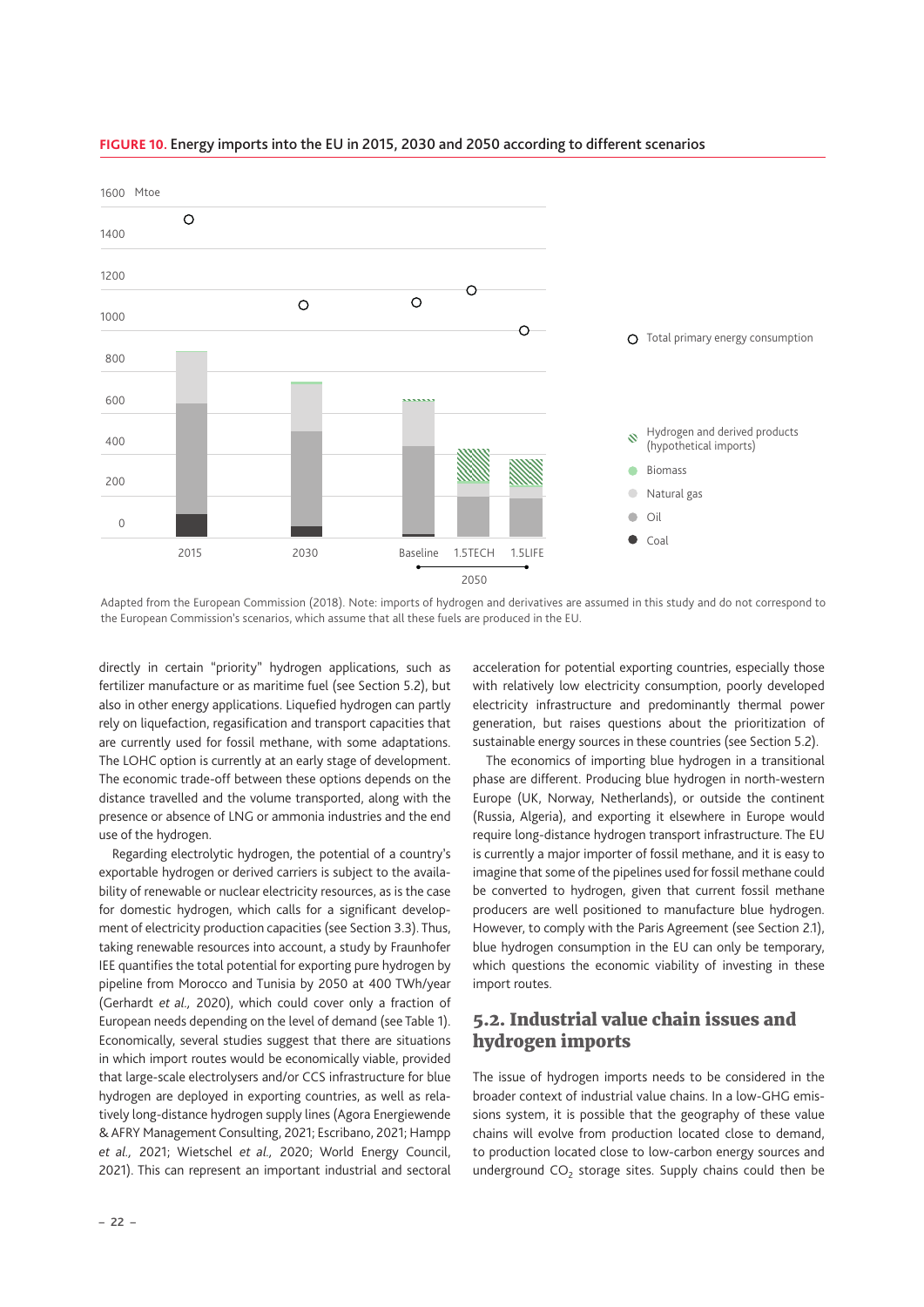<span id="page-22-0"></span>separated into intermediate feedstocks. For example, for steel, international trade could shift from trade in iron ore to trade in metallic elemental iron derived from direct reduction with hydrogen (Bataille *et al.,* 2021; Gielen *et al.,* 2020; Philibert, 2017). This also applies to the supply of hydrogen: the desirability of importing blue or electrolytic hydrogen for steelmaking in Europe should be weighed against the import of steel intermediates produced near low-carbon energy sources and ore production sites. For the chemical industry, it could also be relevant to import ammonia produced with hydrogen by low-cost electrolysis elsewhere in the world. Finally, for synthetic fuels derived from hydrogen that can be used in transport, the comparative transport costs could lead to the installation of the production of these fuels in countries with excess capacities, allowing these countries to produce the hydrogen necessary for their manufacture rather than sourcing them from Europe (Philibert, 2021).

Ultimately, some priority applications for hydrogen could be satisfied not by importing hydrogen, but by trading intermediate products. The choices of specialization and geographical reorganization for the involved industries could strongly influence the outlets for European hydrogen production. Such reorganizations of industrial sectors will not only depend on economic criteria: securing access to certain industrial products and maintaining expertise and employment in industrial areas should also be considered.

# 5.3. Environmental aspects of imports of hydrogen or hydrogen products

In the event that EU countries decide to source some of their hydrogen or intermediate products from outside the EU, it is essential that the life-cycle emissions of the hydrogen used are reported and controlled (Escribano, 2021; Wietschel *et al.,* 2020). It would be counterproductive to import carbon-intensive hydrogen, grey or blue hydrogen with low capture rates or with methane with high upstream emissions, or electrolytic hydrogen from high carbon electricity (mostly non-nuclear or renewable). Hydrogen imports should therefore be subject to criteria that take into account the full environmental consequences of hydrogen production. These criteria should be defined in the framework of cooperation between hydrogen-producing and importing countries and, ideally, lead to the definition of international standards in terms of hydrogen production for climate neutrality.

These standards should at least take carbon content into account, as highlighted by several stakeholders (BMWi, 2020; European Commission, 2020; Hydrogen Europe, 2021). Imported hydrogen could be subject to the same standards as hydrogen produced in Europe, also accounting for the transport footprint if relevant, i.e., mostly renewable or nuclear electricity used, while blue hydrogen installations must have very high capture rates and low gas leakage (see Section 2.1). The applicability of these standards in terms of hydrogen GHG emissions data collection and monitoring should also be addressed.

Finally, the systemic effects of the development of hydrogen export industries in producing countries should be examined as they raise important environmental and social issues of energy resource distribution. In some countries envisaged for electrolytic hydrogen production that have very carbon-intensive electrical systems, such as Morocco or Algeria, a proportion of the populations may have limited access to energy. In this context, it is important to ensure that exports of hydrogen and its derivatives do not divert the renewable or nuclear electricity resources needed to decarbonize the energy system and to provide access to energy for all in these countries, in line with the Sustainable Development Goals defined by the United Nations.

## 6. CONCLUSION

This study was conducted in the context of accelerated hydrogen support policies in Europe and France, and provides keys to understanding the challenges of hydrogen development by 2030 and 2050.

Hydrogen technologies are at an early development stage and there are competing proposals from industrial and public actors as to the applications to be developed for decarbonization. The level and sectors of hydrogen demand are structural factors for the establishment of production, storage and transport infrastructure and for calculating the level of public support for sectors. However, the differences between the envisaged uses lead to very different estimates of demand volumes and consequently to different strategies for industrial sectors and infrastructure requirements. It is therefore necessary to identify the criteria and conditions underlying these visions. In addition, the political objectives for the emergence of hydrogen industries in France and in the European Union call for a reflection on the governance of this development.

**Which hydrogen applications should be developed?** We show that despite the technical and economic uncertainties surrounding the evolution of hydrogen production, it is possible to prioritize applications in order to target the segments where it is most needed. Thus, some uses of hydrogen are "unavoidable" to achieve climate neutrality (uses as industrial feedstocks, air and sea transport), while others are not critical to decarbonization because there are sufficiently abundant alternatives. In addition to its role as a chemical reagent and energy carrier, hydrogen could contribute to balancing the electricity system, especially as the proportion of variable renewables is high. The volume of hydrogen demand is extremely variable, depending on the underlying envisaged uses: for example, the inclusion of road transport corresponds to a doubling of demand in France compared to a situation where hydrogen is only used as a feedstock in the industrial sector where there are few alternatives (chemical industry, refineries, steel), according to RTE's most optimistic pathway for hydrogen, see Table 2.

The development of electrolytic and possibly blue hydrogen applications is partly guided by a fall in production costs, but this does not guarantee that hydrogen is directed towards priority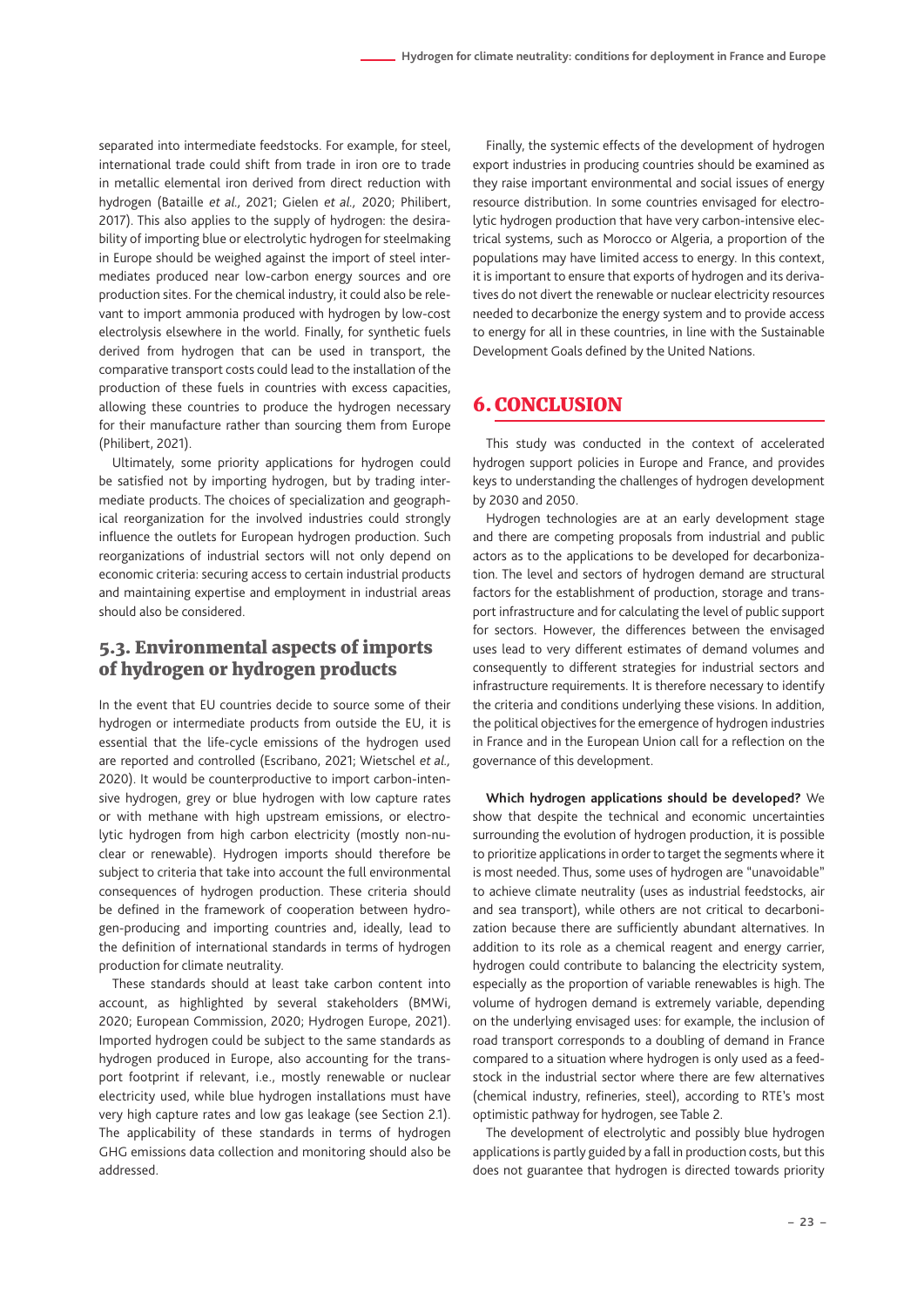uses, given the necessary industrial reconfigurations. This underlines the importance of policies to support innovation and the development of industrial sectors.

Public strategies for choosing applications are defined at European, national and local levels.

- At the EU level, the revision of the rules on state aid for environmental protection and energy proposed at the end of 2021 and discussed during 2022, which will provide a framework for national-level aid, as well as the green hydrogen quotas set in several passages of the Fit for 55 package (ReFuel EU for aviation, FuelEU for maritime), are important steps.
- In France, the revision of the SNBC and the PPE during 2022 is also an opportunity to discuss these choices. The selection of projects for the hydrogen PIEEC by the Member States and the European Commission, which should take place during 2022, can accelerate the deployment of certain uses by pooling support for innovation and the first commercial projects.
- At the local level, local authorities have a role to play in the industrial dynamics through the formation of hydrogen ecosystems, as underlined by the 2018 French hydrogen plan (MTES, 2018).

Policy choices regarding uses should be subject to review clauses to reassess the capacity of support to target priority applications and to adapt to technological advances in less mature uses, particularly technology demonstration initiatives and the first experiments in manufacturing and transporting hydrogen.

While part of the hydrogen demand could be supplied by electricity surpluses resulting from balancing the electricity grid, the volumes produced would not be sufficient to supply essential hydrogen applications. This justifies the development of a dedicated hydrogen supply, which raises several issues.

**Under what conditions would blue hydrogen play a role in the transition to climate neutrality in 2050?** The industrial scale-up required for hydrogen produced from steam methane reforming coupled with  $CO<sub>2</sub>$  capture and storage (CCS) to become very low-emission (high rate of  $CO<sub>2</sub>$  capture during production, control of fossil methane leakage and development of  $CO<sub>2</sub>$  transport and geological storage) is a challenge. Even so, emissions from blue hydrogen would not be zero, indicating that its role can only be transitory and casting doubt on the economic viability of potential installations.

The solution to the question about the role of blue hydrogen must be discussed in part at the European level because geological storage resources for  $CO<sub>2</sub>$  and fossil methane are concentrated on the continent, and due to the integrated nature of the fossil methane market (and possibly  $CO<sub>2</sub>$ ) (European Commission, 2021f). This is part of the discussion on the revision of the "gas package" (proposed by the Commission in mid-December 2021), which addresses, among other things, infrastructure and the hydrogen market

(European Commission, 2021b). The delegated act on European taxonomy, which proposes a limit of 3 kg CO<sub>2</sub>e/kg H2 for "sustainable" blue hydrogen, and the directive on energy taxation, which is part of the Fit for 55 package, also address this issue. The 3 kg  $CO<sub>2</sub>e/kg$  H2 limit can only be transitory in a vision of climate neutrality, which raises the question of whether and how quickly this limit will be lowered in the longer term.

**What are the prospects for a long-term electrolytic hydrogen supply?** Electrolysis could provide sustainable low-emission hydrogen, but its cost would be relatively high compared to fossil alternatives, even in the long term. Moreover, the cost of this hydrogen varies greatly depending on the volume of demand and therefore the uses that are chosen to be deployed. The extra cost compared to fossil fuels would probably be manageable for applications without alternatives, but it will be essential to direct the least expensive hydrogen (made from marginal or cheap renewable electricity) towards these applications. This raises the issue of the economic relevance of deploying hydrogen for applications for which there are alternatives, i.e. low-temperature heat, light transport, blending into gas networks, possibly heavy goods vehicles, high-temperature heat and balancing of the electricity grid.

Hydrogen supply policies are partly decided at the European level in the context of the revision of state aid rules and the Fit for 55 package (revision of the Renewable Energy Directive, revision of the carbon market). The national level is also important as it defines the support mechanisms for hydrogen production and determines pilot projects.

**Under what conditions and why should hydrogen or its derivatives be imported?** An international hydrogen and derived products trading system would theoretically optimize hydrogen resources and supply costs. The question of whether such a system should be developed is part of broader reflections on the geographical distribution of industrial value chains and their possible reconfiguration as energy sources evolve, while there may be advantages for industries to organize trade at other production stages. Furthermore, trade in hydrogen and its derivatives will only contribute to the Paris Agreement if it complies with strict and enforceable sustainability standards, notably in terms of life-cycle greenhouse gas emissions, but also in terms of distribution between exports and domestic production of energy resources in the producing countries. Finally, it should be noted that imports of significant volumes of hydrogen and its derivatives contradict the argument that hydrogen helps to achieve energy independence.

The modalities of trading hydrogen and its derivatives between countries are partly decided at the bilateral level, as in the case of Belgium's alliances with Namibia, or Germany's H2Global programme. Hydrogen standardization initiatives could be carried out within the framework of international organizations, at least within the European Union. Finally, such trade relations are partly based on national choices regarding the use of energy imports.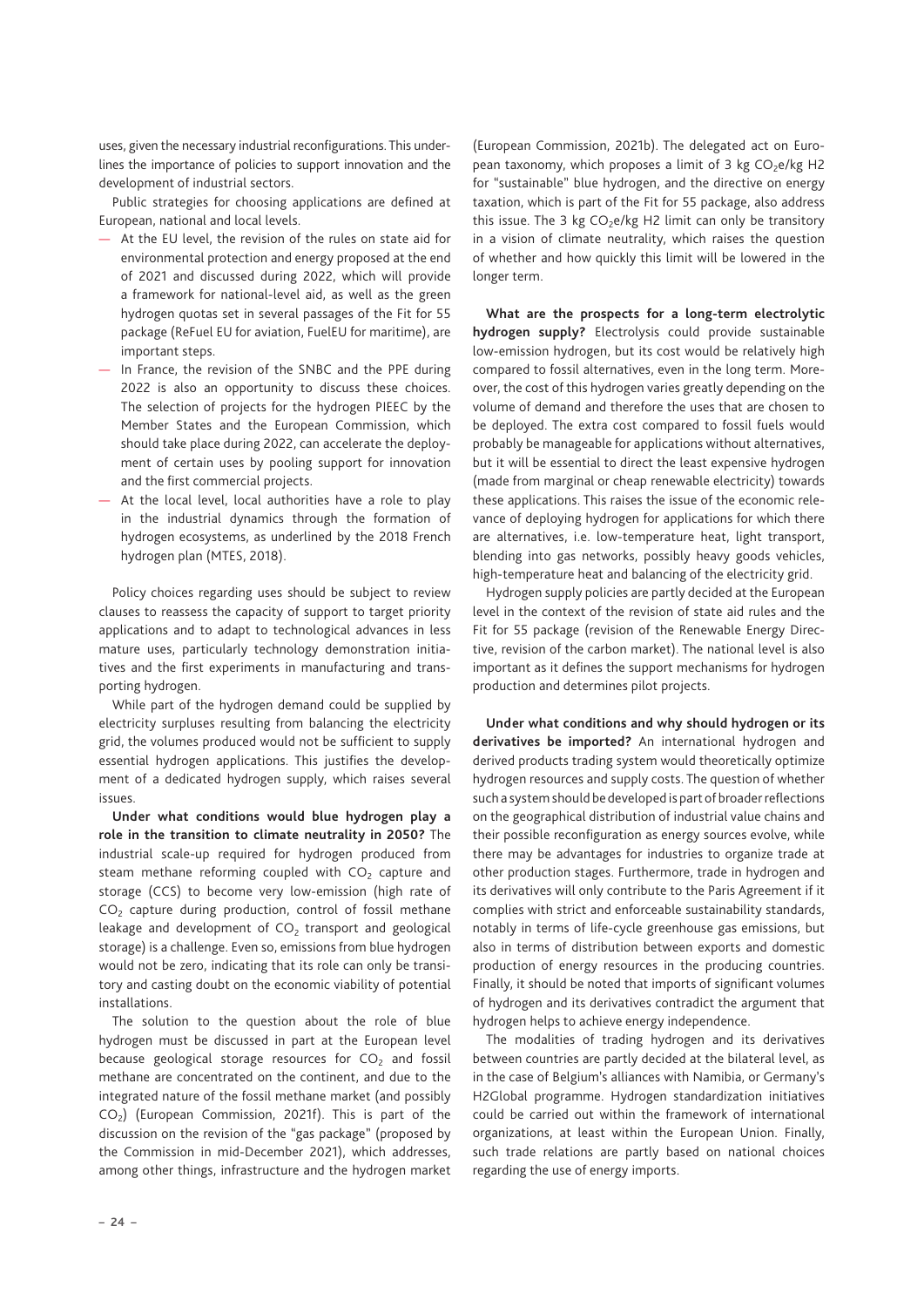**What hydrogen transport infrastructure can be implemented to ensure that hydrogen is provided to applications that require urgent decarbonization?** It is difficult to answer this question definitively since the long-term vision for hydrogen usage remains unclear. In the meantime, it seems important to focus infrastructure development efforts towards "unavoidable" hydrogen applications in order to avoid stranded costs, which primarily concerns existing users whose production would be maintained in a carbon-neutral system. The long-term vision of hydrogen infrastructure must be built at both European and national levels. The planning of hydrogen infrastructure by national electricity and gas network operators is one of the problems identified by the gas package (European Commission, 2021b) and will therefore be a subject for European discussion, in particular on the establishment of cross-border connections, which are important for some industrial consumers, and possibly import routes for hydrogen and hydrogen carriers, but also strongly involving Member State actors. In addition, several sectoral texts of the Fit for 55 package (notably the regulation on alternative fuels infrastructure) aim to set relevant technological guidelines for hydrogen, notably in transport with measures concerning electricity charging infrastructure or hydrogen/ biomethane refuelling infrastructure, an important parameter for the adoption of long-distance heavy goods vehicles.

Our analysis highlights the extent of the challenges posed by the establishment of the hydrogen sector to achieve climate neutrality and provides insights. This work must be complemented by sectoral analyses to estimate the potential volumes of hydrogen consumption, the associated costs and the prerequisites for the energy networks to enable its deployment. To start with, more detailed analyses are required regarding hydrogen use by heavy goods vehicles, which is particularly important for defining the size of hydrogen infrastructure and the level of consumption, while the issue of hydrogen imports is also a subject that requires further examination.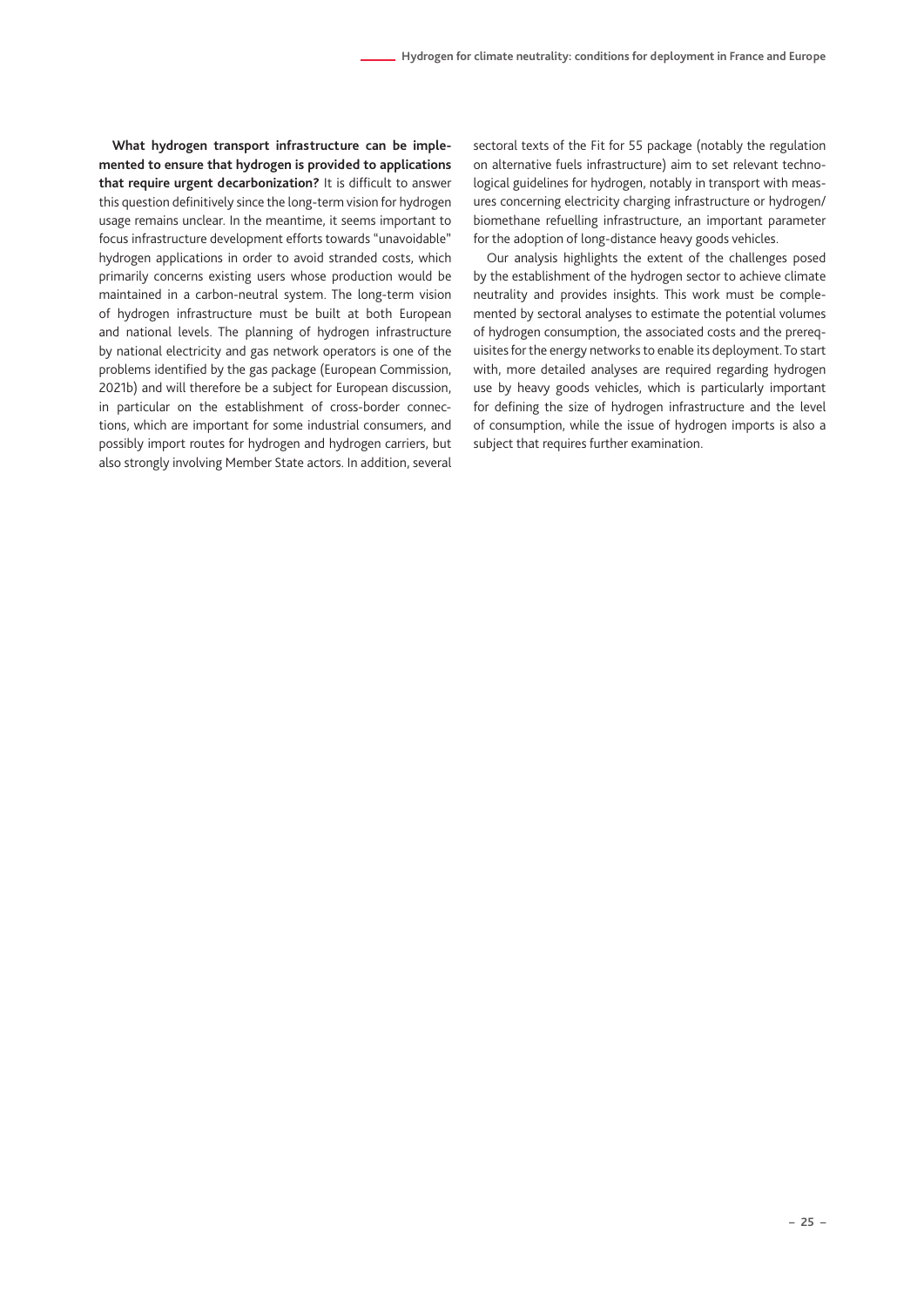# **REFERENCES**

Ademe (2020). Le Captage et Stockage géologique du CO2 (CSC) en France. *Avis Technique*. https://librairie.ademe.fr/changementclimatique-et-energie/69-avis-de-l-ademe-captage-et-stockagegeologique-de-co2-csc-en-france.html

Ademe (2021). *[FRANCE RELANCE] Appel* à *projets "Ecosyst*è*mes territoriaux Hydrog*è*ne."* https://presse.ademe.fr/2021/04/francerelance-appel-a-projets-ecosystemes-territoriaux-hydrogene.html

Ademe & MTES (2019). Appel à projets « Écosystèmes de mobilité hydrogène » : une très forte mobilisation des acteurs industriels et des territoires , 11 projets sélectionnés. *Communiqué de Presse*. https:// presse.ademe.fr/2019/05/hydrogene-aap-ecosystemes-de-mobilitehydrogene-tres-forte-mobilisation-des-acteurs-industriels-et-desterritoires-11-projets-selectionnes.html

Afhypac (2021). *Chiffres clés - Vig'Hy*. https://vighy.france-hydrogene. org/chiffres-cles/

Agora Energiewende & AFRY Management Consulting (2021). *Noregret hydrogen. Charting early steps for H2 infrastructure in Europe*. https://www.agora-energiewende.de/en/publications/no-regrethydrogen/

Agora Energiewende & Guidehouse (2021). *Making renewable hydrogen cost-competitive. Policy instruments for supporting green H₂*. https:// www.agora-energiewende.de/en/publications/making-renewablehydrogen-cost-competitive/

Agora Verkehrswende, Agora Energiewende, & Frontier Economics (2018). *The Future Cost of Electricity-Based Synthetic Fuels*. www.agoraverkehrswende.de

Alcalde, J., Flude, S., Wilkinson, M., Johnson, G., Edlmann, K., Bond, C. E., Scott, V., Gilfillan, S. M. V., Ogaya, X., & Haszeldine, R. S. (2018). Estimating geological CO2 storage security to deliver on climate mitigation. *Nature Communications 2018 9:1*, *9*(1), 1–13. https://doi. org/10.1038/s41467-018-04423-1

Artelys (2020). *What energy infrastructure to support 1.5*°*C scenarios ?* https://www.artelys.com/wp-content/uploads/2020/12/Artelys-2050EnergyInfrastructureNeeds.pdf

Baldino, C., Searle, S., Zhou, Y., & Christensen, A. (2020). Hydrogen for heating? Decarbonization options for households in the United Kingdom in 2050. *ICCT White Paper*.

Bataille, C., Åhman, M., Neuhoff, K., Nilsson, L. J., Fischedick, M., Lechtenböhmer, S., Solano-Rodriguez, B., Denis-Ryan, A., Stiebert, S., Waisman, H., Sartor, O., & Rahbar, S. (2018). A review of technology and policy deep decarbonization pathway options for making energyintensive industry production consistent with the Paris Agreement. *Journal of Cleaner Production*, *187*, 960–973. https://doi.org/10.1016/j. jclepro.2018.03.107

Bataille, C., Nilsson, L. J., & Jotzo, F. (2021). Industry in a net-zero emissions world: New mitigation pathways, new supply chains, modelling needs and policy implications. *Energy and Climate Change*, *2*, 100059. https://doi.org/10.1016/j.egycc.2021.100059

Bauer, C., Treyer, K., Antonini, C., Bergerson, J., Gazzani, M., Gencer, E., Gibbins, J., Mazzotti, M., McCoy, S. T., McKenna, R., Pietzcker, R., Ravikumar, A. P., Romano, M. C., Ueckerdt, F., Vente, J., & Spek, M. van der. (2022). On the climate impacts of blue hydrogen production. *Sustainable Energy & Fuels*. https://doi.org/10.1039/D1SE01508G

Bloomberg NEF (2020). *Hydrogen Economy Outlook*.

BMWi (2020). *The National Hydrogen Strategy*. https://www.bmwi.de/ Redaktion/EN/Publikationen/Energie/the-national-hydrogen-strategy. html

Bossmann, T., Barberi, P., & Fournié, L. (2018). Effect of high shares of renewables on power systems. *METIS Studies*, *S11*. http://europa.eu

Bouacida, I., & Berghmans, N. (2021). Neutralité carbone en Europe : défis futurs pour les infrastructures de gaz. É*tude IDDRI*, *1*.

Bouacida, I., & Gagnebin, M. (2021, May 7). *R*éseau transeuropé*en d'hydrog*è*ne : quel r*ô*le dans la transition énerg*étique europé*enne ?* IDDRI Blog. https://www.iddri.org/fr/publications-et-evenements/ billet-de-blog/reseau-transeuropeen-dhydrogene-quel-role-dans-la

Child, M., Kemfert, C., Bogdanov, D., & Breyer, C. (2019). Flexible electricity generation, grid exchange and storage for the transition to a 100% renewable energy system in Europe. *Renewable Energy*, *139*, 80–101. https://doi.org/10.1016/j.renene.2019.02.077

Cihlar, J., Villar Lejarreta, A., Wang, A., Melgar, F., Jens, J., & Rio, P. (2020). *Hydrogen generation in Europe: Overview of costs and key benefits*.

CISL, & Agora Energiewende (2021). *Tomorrow's markets today: Scaling up demand for climate-neutral basic materials and products*. https:// www.agora-energiewende.de/en/publications/tomorrows-marketstoday/

Clean Energy Wire (2020, April 23). *Mercedes-Benz gives up on fuel cell cars – report*. https://www.cleanenergywire.org/news/mercedes-benzgives-fuel-cell-cars-report

Clean Sky, & FCH (2020). Hydrogen-powered aviation - A factbased study of hydrogen technology, economics, and climate impact by 2050. In *Publications Office of the European Union*. https://doi. org/10.2843/766989

Coénove (2020). *Neutralit*é carbone dans le bâ*timent en 2050. Un meilleur scénario est possible*.

Correa, G., Muñoz, P., Falaguerra, T., & Rodriguez, C. R. (2017). Performance comparison of conventional, hybrid, hydrogen and electric urban buses using well to wheel analysis. *Energy*, *141*, 537–549. https:// doi.org/10.1016/j.energy.2017.09.066

Creos, DESFA, Elering, Enagás, Energinet, Eustream, FGSZ, Fluxys Belgium, Gasgrid Finland, Gasunie, GAZ-SYSTEM, GCA, GNI, GRTgaz, Grid, N., NET4GAS, Energie, N., OGE, ONTRAS, … Teréga (2021). *Extending the European Hydrogen Backbone*. https://gasforclimate2050. eu/sdm\_downloads/extending-the-european-hydrogen-backbone/

DGEG (2020). *EN-H2: Estrat*é*gia Nacional para o Hidrog*é*nio (draft)*.

Dincer, I., & Acar, C. (2016). A review on potential use of hydrogen in aviation applications. *International Journal of Sustainable Aviation*, *2*(1), 74. https://doi.org/10.1504/ijsa.2016.076077

Editors of The Economist's (2021, October 9). Creating the new hydrogen economy is a massive undertaking. *The Economist*. https:// www.economist.com/briefing/2021/10/09/creating-the-newhydrogen-economy-is-a-massive-undertaking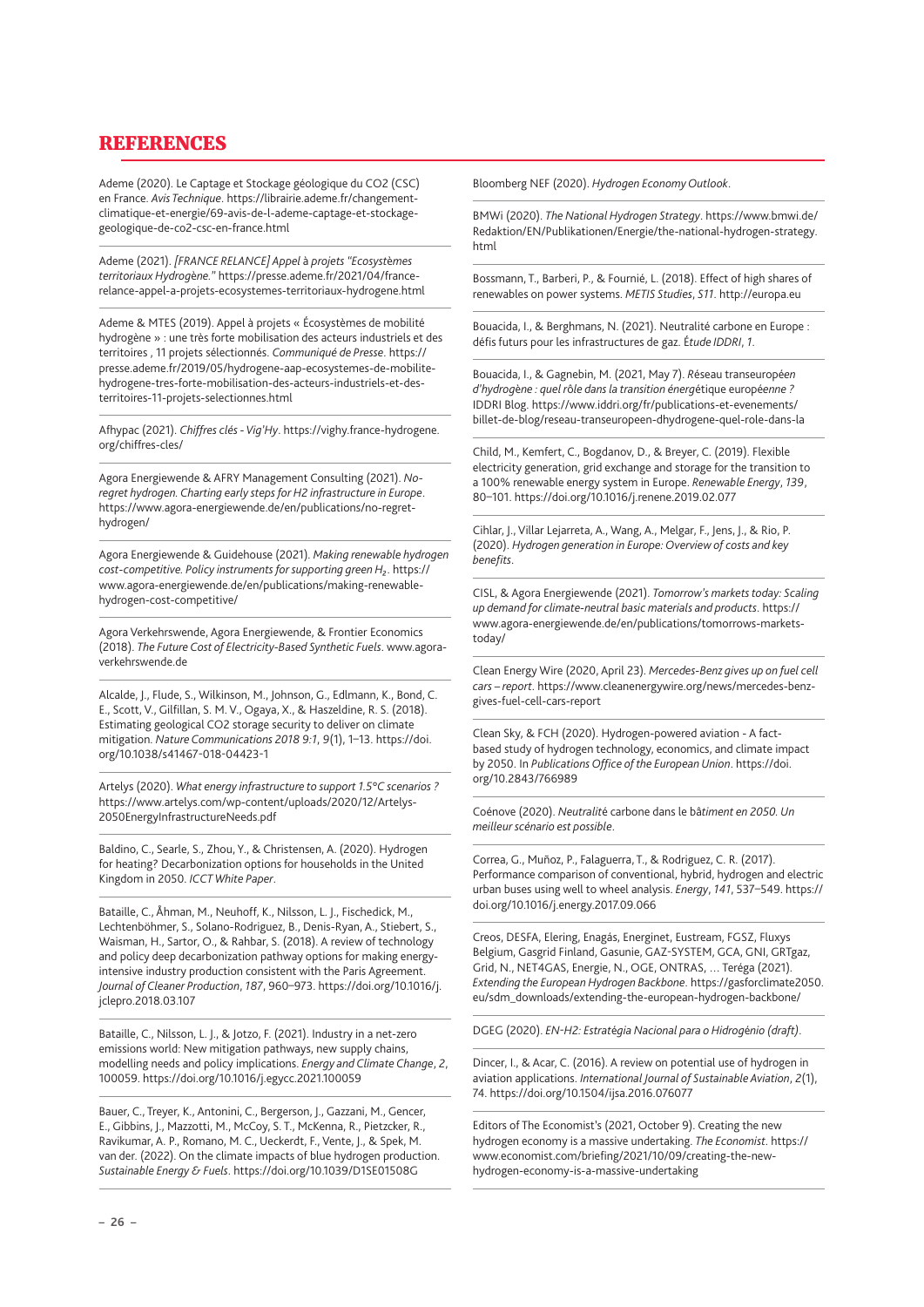EIA (2021). *Fossil methane reserves*. https://www.eia.gov/international/ data/world/natural-gas/dry-natural-gas-reserves?pd=3002&p=00000 0000000000000004&u=0&f=A&v=mapbubble&a=-&i=none&vo=val ue&t=C&g=000000000000000000000000000000000000000000- 00000001&l=249-ruvvvvvfvtvnvv1vrvvvvfvvvvvvfvvvou20ev

Elysée (2021). *Devenir le leader de l'hydrog*è*ne vert, voil*à *notre objectif avec France 2030 !* https://www.elysee.fr/emmanuelmacron/2021/11/16/deplacement-beziers-genvia-france-2030

Energy Transitions Commission (2021a). Making the Hydrogen Economy Possible : accelerating clean hydrogen in an electrified economy. *Making Mission Possible Series*. https://www.energytransitions.org/publications/making-clean-hydrogen-possible/

Energy Transitions Commission (2021b). Reaching net-zero carbon emissions from harder-to-abate sectors by mid-century. *Mission Possible*. https://www.energy-transitions.org/publications/missionpossible/#download-form

Escribano, G. (2021). H2 Med: hydrogen's geo-economic and geopolitical drivers and barriers in the Mediterranean. *El Cano Policy Paper*. www.realinstitutoelcano.org

European Commission (2018a). *A Clean Planet for all - A European longterm strategic vision for a prosperous, modern, competitive and climate neutral economy*. *COM(2018)773*.

European Commission (2018b). *A Clean Planet for all - In-depth analysis*. *COM (2018) 773*. https://ec.europa.eu/clima/sites/clima/files/docs/ pages/com\_2018\_733\_analysis\_in\_support\_en\_0.pdf

European Commission (2020). *A hydrogen strategy for a climate-neutral Europe*. *COM(2020)*. https://ec.europa.eu/commission/presscorner/ detail/en/ip\_20\_1259

European Commission (2021a). *[Annex 1] Commission delegated regulation - technical screening criteria for sustainable taxonomy*.

European Commission (2021b). *[draft] Impact Assessment Report. Gas Decarbonisation Package*.

European Commission (2021c). *EU Reference Scenario 2020*. https:// ec.europa.eu/energy/data-analysis/energy-modelling/eu-referencescenario-2016\_en

European Commission (2021d). *Plan de relance pour l'Europe*. https:// ec.europa.eu/info/strategy/recovery-plan-europe\_fr

European Commission (2021e). *Revision of alternative fuels infrastructure*.

European Commission (2021f). *Sustainable Carbon Cycles [draft Nov 2021]*.

European Hydrogen Backbone (2021). *Analysing future demand, supply, and transport of hydrogen*. https://gasforclimate2050.eu/?smd\_ process\_download=1&download\_id=718

Eurostat (2021). *Simplified energy balances for the European Union*. https://appsso.eurostat.ec.europa.eu/nui/show.do?dataset=nrg\_ bal\_s&lang=en

Gas for Climate (2020). *Gas Decarbonisation Pathways 2020 – 2050*. https://gasforclimate2050.eu/sdm\_downloads/2020-gasdecarbonisation-pathways-study/

Gerhardt, N., Bard, J., Schmitz, R., Beil, M., Pfennig, M., & Kneiske, T. (2020). *Hydrogen in the energy system of the future: focus on heat in buildings*.

Gielen, D., Saygin, D., Taibi, E., & Birat, J.-P. (2020). Renewables-based decarbonization and relocation of iron and steel making. *Journal of Industrial Ecology*, *24*(1113–1125).

Gorski, J., Jutt, T., & Wu, K. T. (2021). Carbon intensity of blue hydrogen production. Accounting for technology and upstream emissions. *Pembina Institute - Technical Paper*.

Gough, C., O'Keefe, L., & Mander, S. (2014). Public perceptions of CO2 transportation in pipelines. *Energy Policy*, *70*, 106–114. https://doi. org/10.1016/J.ENPOL.2014.03.039

Gray, N., McDonagh, S., O'Shea, R., Smyth, B., & Murphy, J. D. (2021). Decarbonising ships, planes and trucks: An analysis of suitable low-carbon fuels for the maritime, aviation and haulage sectors. *Advances in Applied Energy*, *1*, 100008. https://doi.org/10.1016/J. ADAPEN.2021.100008

GRTGaz (2019). *Conditions techniques et économiques d'injection d'hydrog*è*ne dans les réseaux de gaz naturel*. https://www.grtgaz.com/ sites/default/files/2020-12/Conditions-techniques-economiquesinjection-hydrogene-reseaux-gaz-rapport-2019.pdf

Hampp, J., Düren, M., & Brown, T. (2021). *Import options for chemical energy carriers from renewable sources to Germany [preprint]*.

Hansson, J., Brynolf, S., Fridell, E., & Lehtveer, M. (2020). The potential role of ammonia as marine fuel-based on energy systems modeling and multi-criteria decision analysis. *Sustainability (Switzerland)*, *12*(8), 10–14. https://doi.org/10.3390/SU12083265

Haut Conseil pour le climat (2021). *Renforcer l'attenuation, engager l'adaptation*.

Howarth, R. W., & Jacobson, M. Z. (2021). How green is blue hydrogen? *Energy Science & Engineering*, *00*, 1–12. https://doi.org/10.1002/ ese3.956

Hydrogen Europe (2020). *National Hydrogen Strategies*.

Hydrogen Europe (2021). *Hydrogen Act. Towards the creation of the European Hydrogen Economy*. https://www.hydrogeneurope.eu/wpcontent/uploads/2021/04/2021.04\_HE\_Hydrogen-Act\_Final.pdf

IEA (2017). *IEA energy balances of 2017 for the European Union – 28*. https://www.iea.org/data-and-statistics/data-tables?country=EU28&e nergy=Balances&year=2017

IEA (2019a). *IEA - Energy balances of the European Union 2019*. https:// www.iea.org/data-and-statistics/data-tables?country=EU28

IEA (2019b). *The Future of Hydrogen*.

IEA (2021a). *Global Hydrogen Review 2021*.

IEA (2021b). *Net Zero by 2050. A Roadmap for the Global Energy Sector*. https://iea.blob.core.windows.net/assets/28f365da-f9cb-4a87-9992- 566821924beb/NetZeroby2050-ARoadmapfortheGlobalEnergySector. pdf

IEA (2021c, March 28). *Global electric passenger car stock, 2010-2020*. https://www.iea.org/data-and-statistics/charts/global-electricpassenger-car-stock-2010-2020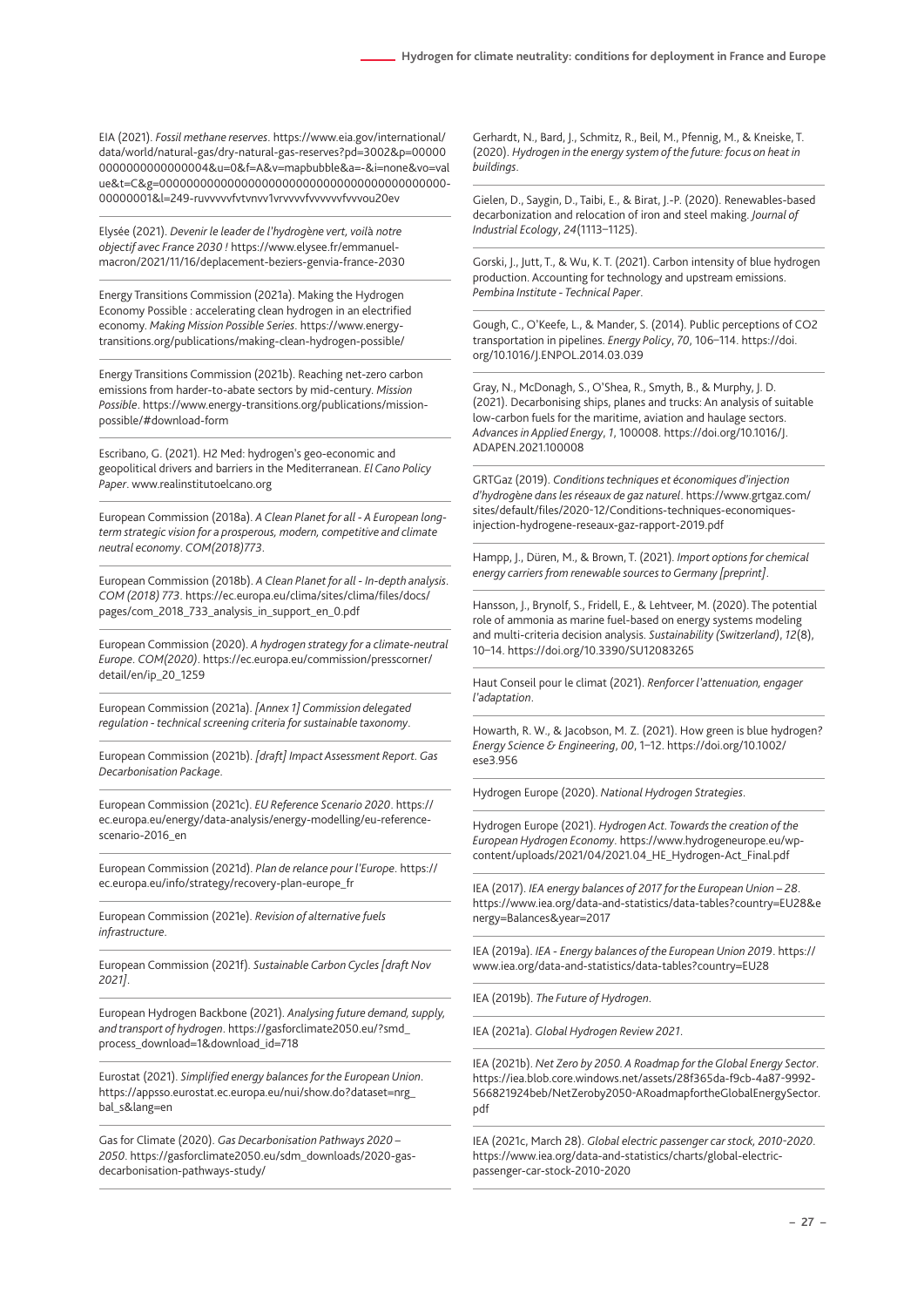IEA (2021d, April 28). *Fuel cell electric vehicles stock by region and by mode, 2020*. https://www.iea.org/data-and-statistics/charts/fuel-cellelectric-vehicles-stock-by-region-and-by-mode-2020

IFP Energies nouvelles, SINTEF, & Deloitte (2021). *Hydrogen4EU Charting pathways to enable net zero*. https://www.hydrogen4eu.com/

International Transport Forum - OECD (2018). *Decarbonising Maritime Transport. Pathways to zero-carbon shipping by 2035*. https://www.itfoecd.org/sites/default/files/docs/decarbonising-maritime-transport.pdf

IRENA (2020). *Green Hydrogen Cost Reduction: Scaling up Electrolysers to Meet the 1.50 C Climate Goal*. https://www.irena.org/-/media/Files/ IRENA/Agency/Publication/2020/Dec/IRENA\_Green\_hydrogen\_ cost\_2020.pdf

IRENA (2021). *Green hydrogen. A guide to policy making*.

Jöhrens, J., Rücker, J., Kräck, J., Allekotte, M., Helms, H., Biemann, K., Schillinger, M., Waßmuth, V., Pafuler-Mann, D., Frischmuth, F., & Gerhard, N. (2020). *Roadmap OH-Lkw : Einf*ü*hrungsszenarien 2020- 2030*. *49*(0), 102.

Karayannis, V., Charalampides, G., & Lakioti, E. (2014). Socio-economic Aspects of CCS Technologies. *Procedia Economics and Finance*, *14*, 295–302. https://doi.org/10.1016/S2212-5671(14)00716-3

Le Duigou, A., Bader, A. G., Lanoix, J. C., & Nadau, L. (2017). Relevance and costs of large scale underground hydrogen storage in France. *International Journal of Hydrogen Energy*, *42*(36), 22987–23003. https://doi.org/10.1016/j.ijhydene.2017.06.239

Lenz, V., Szarka, N., Jordan, M., & Thrän, D. (2020). Status and Perspectives of Biomass Use for Industrial Process Heat for Industrialized Countries. *Chemical Engineering and Technology*, *43*(8), 1469–1484. https://doi.org/10.1002/CEAT.202000077

Madeddu, S., Ueckerdt, F., Pehl, M., Peterseim, J., Lord, M., Kumar, K. A., Krüger, C., & Luderer, G. (2020). The CO2 reduction potential for the European industry via direct electrification of heat supply (power-toheat). *Environ. Res. Lett*, *15*(124004). https://doi.org/10.1088/1748- 9326/abbd02

Material Economics (2019). Industrial Transformation 2050 - Pathways to Net-Zero Emissions from EU Heavy Industry. *Net Zero by 2050*. https://materialeconomics.com/publications/industrialtransformation-2050

Mcwilliams, B., & Zachmann, G. (2021). Navigating through hydrogen. *Bruegel Policy Contribution*, *8*. https://www.bruegel.org/2021/04/ navigating-through-hydrogen/

MITECO (2020). *Hoja de Ruta del Hidrógeno: una apuesta por el hidrógeno renovable*.

Moultak, M., Lutsey, N., & Hall, D. (2017). Transitioning to zeroemission heavy-duty freight vehicles. White paper. *ICCT*. https:// theicct.org/publications/transitioning-zero-emission-heavy-dutyfreight-vehicles

MTE (2020). *Strat*égie nationale pour le développement de l*'hydrog*ène dé*carbon*é en France. Dossier de presse. https://www.gouvernement. fr/dossier-de-presse-strategie-nationale-pour-le-developpement-de-lhydrogene-decarbone-en-france

MTES (2018). *Plan de d*éploiement de l*'hydrog*è*ne pour la transition énerg*étique.

MTES (2019). *Synth*è*se du scénario de r*é*f*érence de la straté*gie fran*ç*aise pour l'énergie et le climat*.

MTES (2020). *Strat*égie nationale bas-carbone. https://www.ecologie. gouv.fr/strategie-nationale-bas-carbone-snbc

National Governement Germany (2021). *IPCEI Projects Hydrogen*. https://www.bmwi.de/Redaktion/DE/Pressemitteilun gen/2021/05/20210528-bmwi-und-bmvi-bringen-wasserstoffgrossprojekte-auf-den-weg.html

Oil & Gas Climate Initiative (2021). *OGCI reports significant progress on aggregate upstream methane and carbon intensity targets*. https://www. ogci.com/ogci-reports-significant-progress-on-aggregate-upstreammethane-and-carbon-intensity-targets/

Philibert, C. (2017). Renewable Energy for Industry From green energy to green materials and fuels Cédric Philibert. *IEA Insights Series*.

Philibert, C. (2021). After the Hydrogen Bubble Bursts The Factors Shaping and Possibly Unfolding International Hydrogen Value Chains. *Briefings de l'Ifri*. https://about.bnef.com.

Poulsen, N., Holloway, S., Neele, F., Smith, N. A., & Kirk, K. (2014). *CO2StoP Final Report. Assessment of CO2 storage potential in Europe*.

Poux, X., & Aubert, P.-M. (2018). Une Europe agroécologique en 2050 : une agriculture multifonctionnelle pour une alimentation saine. Enseignements d'une modélisation du système alimentaire européen. *Study*, *09/18*, 78.

Reddi, K., Elgowainy, A., Rustagi, N., & Gupta, E. (2017). Impact of hydrogen refueling configurations and market parameters on the refueling cost of hydrogen. *International Journal of Hydrogen Energy*, *42*(34), 21855–21865. https://doi.org/10.1016/j.ijhydene.2017.05.122

Roehrl, R. A., & Riahi, K. (2000). Technology Dynamics and Greenhouse Gas Emissions Mitigation: A Cost Assessment. *Technological Forecasting and Social Change*, *63*, 231–261.

Rosenow, J., Cowart, R., Bayer, E., & Fabbri, M. (2017). Assessing the European Union's energy efficiency policy: Will the winter package deliver on "Efficiency First"? *Energy Research & Social Science*, *26*, 72–79. https://doi.org/10.1016/j.erss.2017.01.022

RTE (2020a). *Groupe de travail n*°*4* «interfaces entre l'électricité et les autres vecteurs»*. Document de cadrage n*°*2 : Trajectoires de développement de l'hydrog*è*ne et des couplages entre l'électricité et les réseaux de chaleur*.

RTE (2020b). *La transition vers un hydrog*è*ne bas carbone. Atouts et enjeux pour le syst*è*me* électrique à l*'horizon 2030-2035*.

RTE (2021a). *Futurs* é*nerg*étiques 2050. Garantir la sé*curit*é *d'approvisionnement (chapitre 7)*.

RTE (2021b). *Futurs Energ*étiques 2050. La consommation (chapitre 3).

RTE (2021c). *Futurs Energ*étiques 2050. Le rô*le de l'hydrog*è*ne et des couplages (chapitre 9)*.

RTE, & Ademe (2020). *R*éduction des émissions de CO2, impact sur le systè*me* électrique: quelle contribution du chauffage dans les bâ*timents*  à l*'horizon 2035? Synth*è*se*.

SFEN (2019). *Quand décider d'un renouvellement du parc nucléaire fran*ç*ais ?*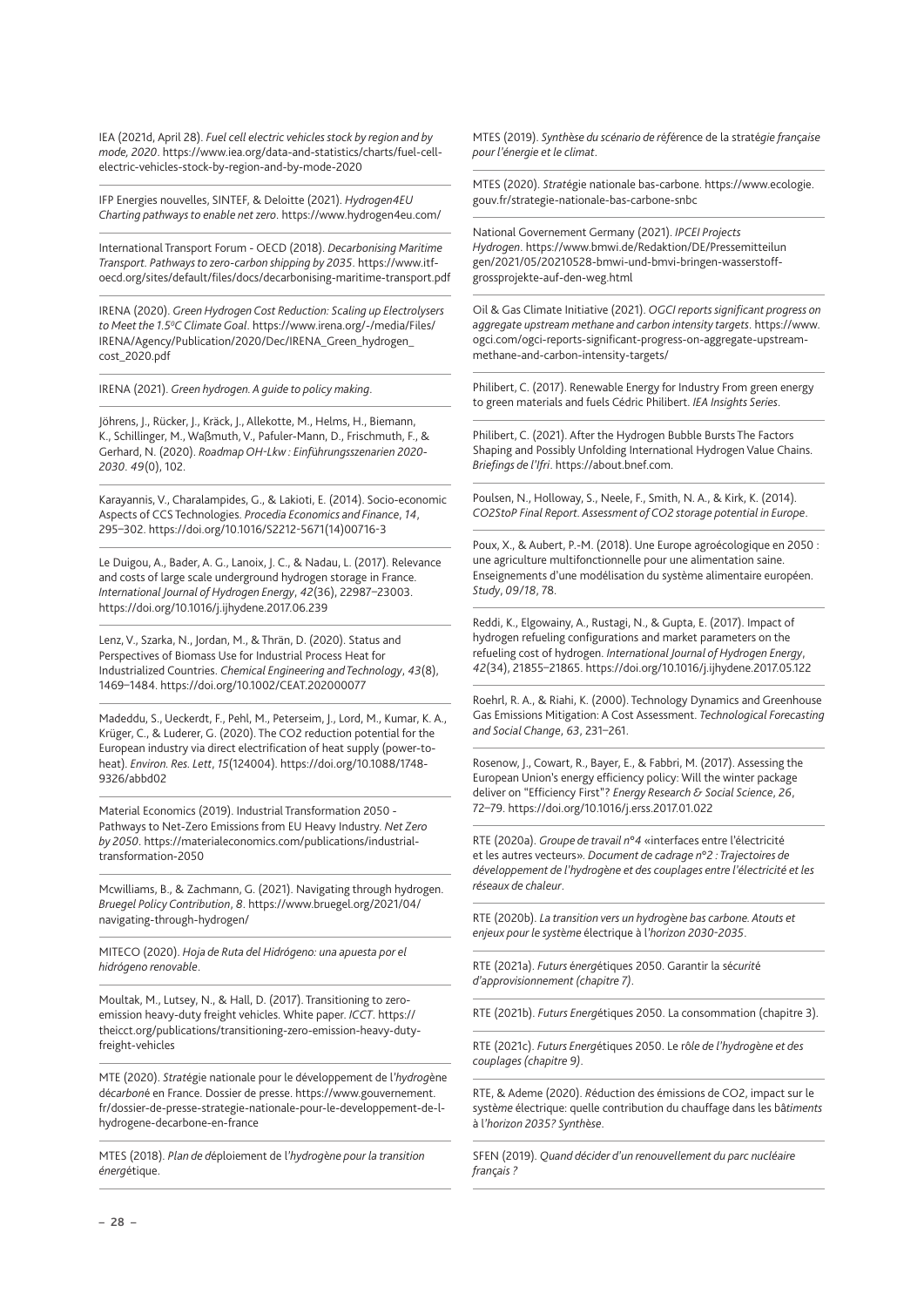Sharmina, M., Edelenbosch, O. Y., Wilson, C., Freeman, R., Gernaat, D. E. H. J., Gilbert, P., Larkin, A., Littleton, E. W., Traut, M., van Vuuren, D. P., Vaughan, N. E., Wood, F. R., & Le Quéré, C. (2021). Decarbonising the critical sectors of aviation, shipping, road freight and industry to limit warming to 1.5–2°C. *Climate Policy*, *21*(4), 455–474. https://doi.or g/10.1080/14693062.2020.1831430/SUPPL\_FILE/TCPO\_A\_1831430\_ SM2186.DOCX

Shell (2017). *ENERGY OF THE FUTURE? Sustainable Mobility through Fuel Cells and H2*. www.shell.de

Tlili, O., Mansilla, C., Linssen, J., Reuß, M., Grube, T., Robinius, M., André, J., Perez, Y., Le Duigou, A., Stolten, D., Liquide, A., & Saclay, R. (2019). *Geospatial modelling of the hydrogen infrastructure in France in order to identify the most suited supply chains*. https://www.sciencedirect.com/ science/article/pii/S0360319919341503

Transport & Environment (2018a). *How to decarbonise European transport by 2050*.

Transport & Environment (2018b). *Roadmap to decarbonising European aviation*.

Transport & Environment (2020). *Comparison of hydrogen and battery electric trucks. Methodology and underlying assumptions*.

Transport & Environment (2021). Unlocking electric trucking in the EU : recharging along highways. *Electrification of Long-Haul Trucks (Vol. 2)*. www.transportenvironment.org

Transport & Environment, & E4Tech (2021). *Role of DAC in e-fuels for aviation*.

Tsiropoulos, I., Nijs, W., Tarvydas, D., & Ruiz Castello, P. (2020). Towards net-zero emissions in the EU energy system by 2050. *JRC Technical Reports*. https://doi.org/10.2760/081488

Ueckerdt, F., Bauer, C., Dirnaichner, A., Everall, J., Sacchi, R., & Luderer, G. (2021). Potential and risks of hydrogen-based e-fuels in climate change mitigation. *Nature Climate Change*. https://doi.org/10.1109/ EDUCON.2018.8363203

van Wijk, A., & Chatzimarkakis, J. (2020). Green Hydrogen for a European Green Deal. A 2x40 GW Initiative. *Hydrogen Europe*. https:// www.hydrogen4climateaction.eu/2x40gw-initiative

Volkswagen (2020, December 1). *Battery or fuel cell, that is the question*. https://www.volkswagen-newsroom.com/en/stories/battery-or-fuelcell-that-is-the-question-5868

Waisman, H., Torres Gunfaus, M., Català, A. P., Svensson, J., Bataille, C., Briand, Y., Aldana, R., Anggreni, L., Angulo-Paniagua, J., Argyriou, M., Benavides, C., Bergamaschi, L., Berghmans, N., Boer, R., Buira, D., Bukowski, M., Calderón, W., D'Agosto, M., De León, M., … Zevallos, P. (2021). *Climate ambition beyond emission numbers: taking stock of progress by looking inside countries and sectors*. https://www.iddri. org/en/publications-and-events/report/climate-ambition-beyondemission-numbers-taking-

Wang, N., Akimoto, K., & Nemet, G. F. (2021). What went wrong? Learning from three decades of carbon capture, utilization and sequestration (CCUS) pilot and demonstration projects. *Energy Policy*, *158*(May), 112546. https://doi.org/10.1016/j.enpol.2021.112546

Wietschel, M., Bekk, A., Breitschopf, B., Boie, I., Edler, J., Eichhammer, W., Klobasa, M., Marscheider-Weidemann, F., Plötz, P., Sensfuß, F., Thorpe, D., & Walz, R. (2020). Opportunities and challenges when importing green hydrogen and synthesis products. *Fraunhofer ISI Policy Brief*, *3*. https://www.isi.fraunhofer.de/en/presse/2020/presseinfo-26 policy-brief-wasserstoff.html

Wietschel, M., Gnann, T., Plötz, P., & Doll, C. (2019). Electric trolley trucks-a techno-economic assessment for Germany. *World Electric Vehicle Journal*, *10*(4). https://doi.org/10.3390/wevj10040086

World Energy Council (2021). Decarbonised hydrogen imports into the European Union: challenges and opportunities. *La Revu de l'énergie, Hors-Série*.